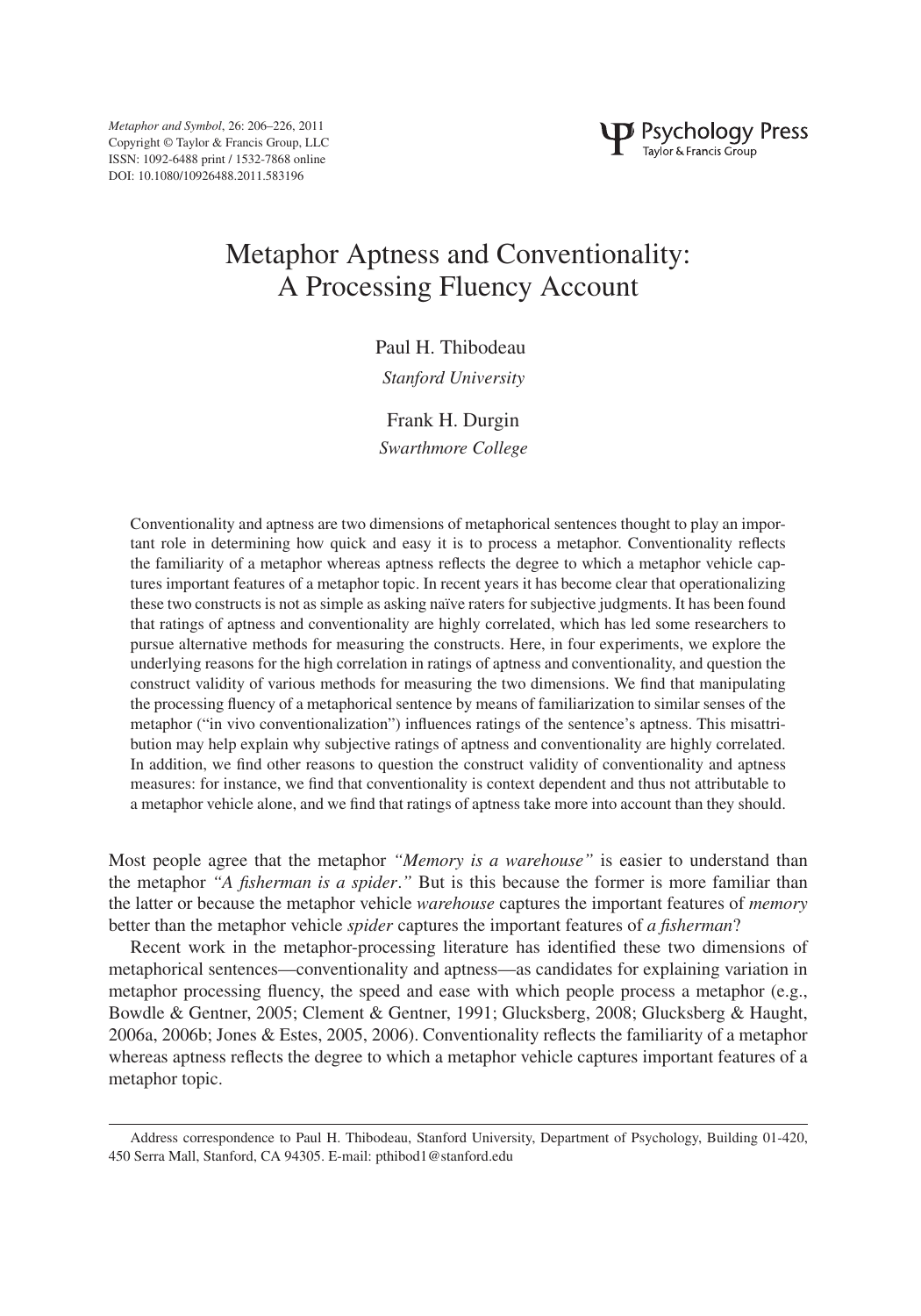It has been argued that gaining a better understanding of how conventionality and aptness impact metaphor processing fluency will yield insight into the mechanisms that underlie metaphor processing. Two alternative models of metaphor processing have been proposed. One relies on a categorization-based mechanism (Glucksberg, 2001, 2008; Glucksberg & Haught, 2006a, 2006b; Glucksberg & Keysar, 1990; Glucksberg, McGlone, & Manfredi, 1997; Honeck, Kibler, & Firment, 1987; Kennedy, 1990). On this view, a metaphor vehicle is the prototypical member of a dynamically created category and a metaphorical sentence serves to identify the metaphor topic as a member of this category. For instance, in the example above, *warehouse* would be considered the prototypical member of the category of "vast but bounded spaces for storage," and *memory* would be considered an exemplar of this category. Variance in the speed and ease with which people process a metaphor, according to this approach, is related to the ease with which this taxonomic relationship can be established. That is, if *memory* is already thought of as a vast but bounded space for storage, then it will be considered highly apt and it will be a good fit to the *warehouse* category. As a result, it will be quick and easy to process.

An alternative model proposes that the mechanisms that underlie metaphor comprehension differ depending on the familiarity of the metaphor. This is the career of metaphor hypothesis (Bowdle & Gentner, 2005). On this view, novel and conventional metaphors are processed as category assertions (as detailed above), but novel metaphors require a relatively more intensive comparison-based process like structure mapping (Clement & Gentner, 1991; Gentner, 1982, 1983; Gentner, Bowdel, Wolff, & Boronat, 2001; Gentner & Wolff, 1997; Holyoak & Thagard, 1995; Indurkhya, 1987; Kittay & Lehrer, 1981; Murphy, 1996; Verbrugge & McCarrell, 1977). The theory behind this view is that when people encounter a completely novel metaphor like *"A fisherman is a spider*,*"* they have to map the relational structure of *spider* onto that of *a fisherman* to understand the sentence. In this case, one might liken a patient spider to an enduring fisherman and a spider's net to a fisherman's line to generate a mental image of the sentence. On the other hand, when people encounter a highly conventional metaphor like *"Memory is a warehouse"* they may be able to directly retrieve an interpretation from memory.

Recent experimental evidence suggests that both dimensions are important determinants of the processing fluency of a metaphor. Several studies have found that the more conventional a metaphor, the faster people process it (Blank, 1988; Bowdle & Gentner, 2005; Giora, 1997) while other studies have found that the more apt a metaphor, the faster people process it (Blasko & Connine, 1993; Chiappe & Kennedy, 1999; Chiappe, Kennedy, & Chiappe, 2003; Glucksberg & McGlone, 1999; Jones & Estes, 2005, 2006).

However, in recent years, it has become clear that operationalizing the two constructs may not be as easy as asking naïve raters for subjective ratings. For instance, Jones and Estes (2006) found that subjective ratings of conventionality and aptness are highly correlated and possibly confounded. This finding was surprising because it had been thought that the two constructs were orthogonal—a metaphor need not be conventional to be apt (e.g., *"Beavers are lumberjacks"*); similarly, a metaphor need not be apt to be conventional (e.g., *"The clue is a red herring"*).

Assuming that the conventionality and aptness of a given set of metaphors is not inherently related, there are several reasons why ratings of the two constructs could become so highly correlated. Raters could misattribute a metaphor's aptness for its conventionality. If this were the case, then ratings of aptness would actually reflect the conventionality of a metaphor. Alternatively, raters could misattribute a metaphor's conventionality for its aptness, in which case ratings of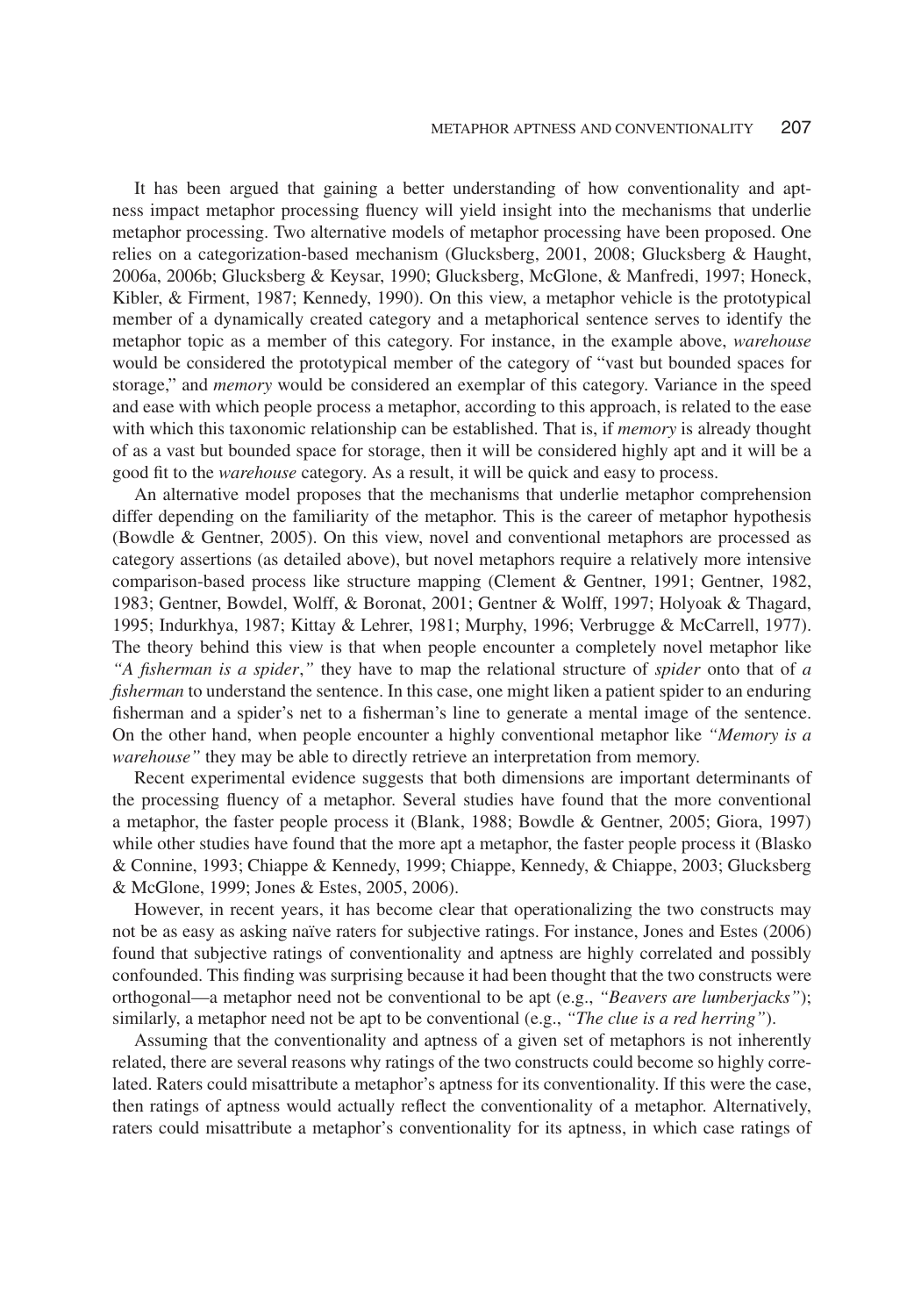conventionality would actually reflect the aptness of a metaphor. Or, finally, raters could misattribute some other variable to ratings of both constructs. If this were the case, then ratings of aptness and conventionality would at least partially reflect some other mediating variable.

Jones and Estes (2006) take the position that ratings of conventionality actually reflect the aptness of a metaphor. They attempt to resolve this confound by utilizing an alternative method for operationalizing conventionality (which we call metaphor-vehicle conventionality in contrast to metaphor-sentence conventionality). This method involves yoking the conventionality of a metaphor to a metaphor vehicle: for instance, according to this approach, all *blueprint* metaphors (e.g., *"A syllabus is a blueprint"*; *"A game-plan is a blueprint"*) are equally conventional.

Metaphor-vehicle conventionality is measured in two steps: First, a single figurative property that is commonly elicited by the given metaphor vehicle is identified. For instance, *blueprint* metaphors often highlight some notion of "planning," so we might identify the property "provides a plan" with the metaphor vehicle *blueprint*. Second, raters judge the degree to which this property is associated with the metaphor vehicle by rating "how conventional it is to use the concept (e.g., BLUEPRINT) to represent the given property (e.g., provides a plan)" (p. 23). Jones and Estes find that this method of operationalizing conventionality yields ratings that are not correlated with ratings of aptness, thus successfully differentiating the two constructs. However, a potential drawback of this approach, as we detail in Experiments 1 and 2, is that these ratings may not reflect a notion of familiarity. Adopting the metaphor-vehicle conventionality approach commits us to the view that the metaphor *"A monkey is a blueprint"* is just as conventional as *"A syllabus is a blueprint*,*"* which does not seem true.

In this paper, we take a close look at why ratings of aptness and metaphor-conventionality are so highly related and explore whether the standard and alternative methods for measuring the constructs are valid and reliable. In Experiment 1, we replicate Jones and Estes (2006) finding that subjective ratings of aptness and conventionality are highly correlated and evaluate the various methods for operationalizing conventionality. Unlike Jones and Estes (2006), we do not argue that conventionality ratings are aptness ratings in disguise. Instead, we take the position that people's metacognitive awareness of the processing fluency of the metaphors that they rate bleeds into their judgments of both constructs. Previous work by Jacoby and others has found that people tend to misattribute a general sense of processing fluency to abstract target dimensions that they are trying to rate (Alter & Oppenheimer, 2009; Jacoby, Allan, Collins, & Larwill, 1988; Jacoby & Whitehouse, 1989; Kelley & Jacoby, 1996). That is, raters may unwittingly rate the metaphor *"A memory is a warehouse"* high in conventionality and aptness *not* because the metaphor is especially familiar to them or because *warehouse* is a particularly good description of *memory*, but, in part, because the sentence is easy to process. If this is indeed what is going on then it would be problematic to use these ratings to predict reading time (RT) data, since RTs are a direct measure of processing fluency.

#### EXPERIMENT 1

In Experiment 1, we set out to evaluate two methods of operationalizing the conventionality of metaphors: metaphor-sentence conventionality and metaphor-vehicle-conventionality. Metaphor-sentence conventionality is measured by directly rating metaphorical sentences for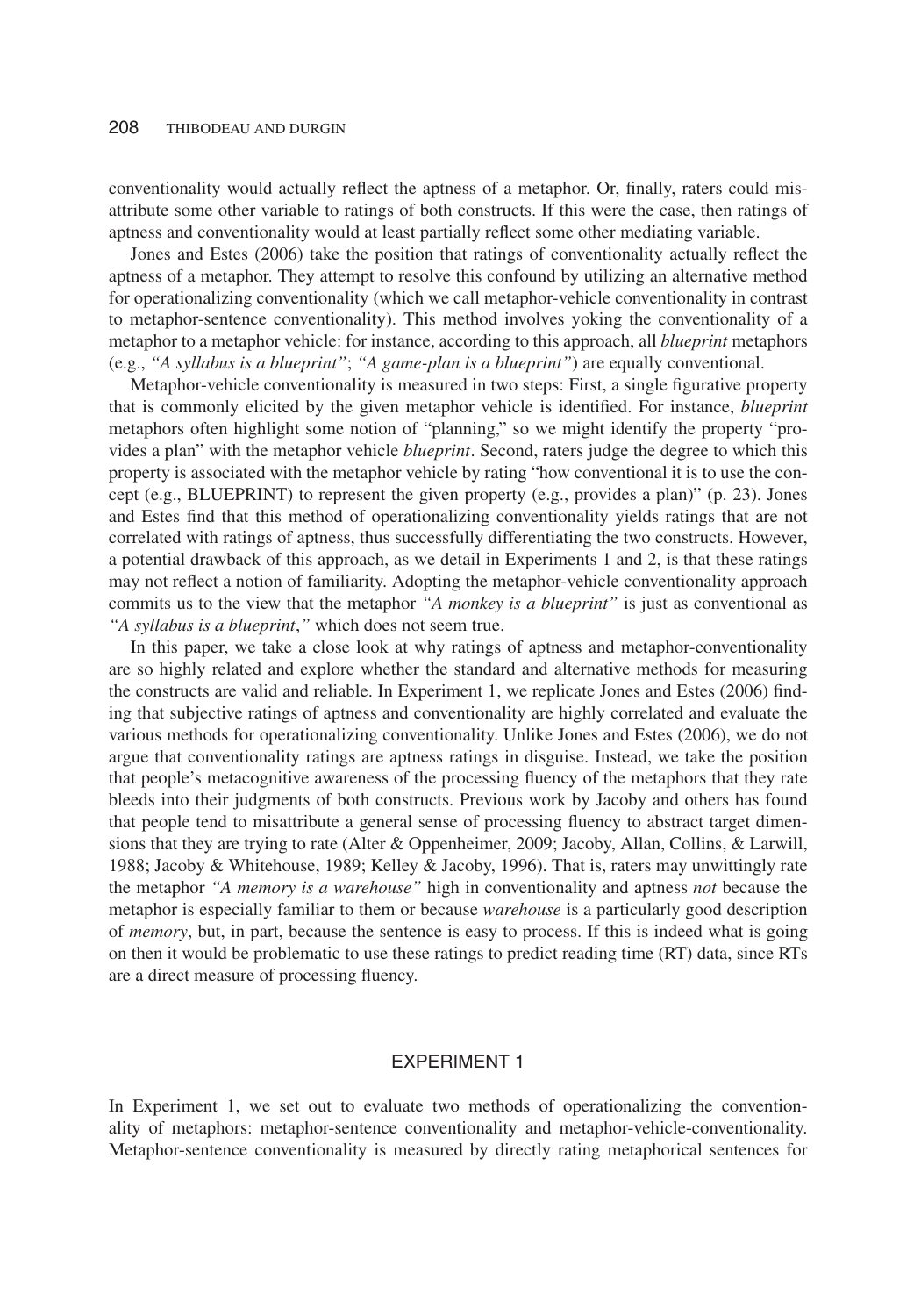their familiarity whereas metaphor-vehicle conventionality involves measuring the rated association strength between a figurative property and a metaphor vehicle.

First, we look at whether these methods yield conventionality ratings that are correlated with ratings of aptness. Jones and Estes (2006) find that metaphor-sentence conventionality ratings are highly correlated with and possibly confounded by aptness ratings but that metaphor-vehicle conventionality ratings are uncorrelated with aptness ratings.

Second, we compare both types of conventionality ratings to frequency counts of the metaphorical sentences in a corpus. Since the conventionality construct is intended to measure familiarity, we should expect to find a relationship between the actual prevalence of a given metaphor and its rated conventionality. That is, for either method of conventionality ratings to have construct validity, it should reflect the actual pervasiveness of the metaphor. Indeed, we believe that pursuing a method for generating conventionality measurements from a corpus of natural language would be a worthwhile future endeavor. This would provide a more objective means of valuing metaphors along this dimension. However, the approach that we adopt here is only a first step in this direction.

#### Method

*Participants.* Seventy-two Swarthmore College undergraduates participated in the experiment in partial fulfillment of a course requirement. All were native English speakers.

*Materials and design.* In the analyses below, we will compare data collected by Jones and Estes (2006) to data that we gather here. We will use three pieces of data from the Jones and Estes data set: reported metaphor-vehicle conventionality ratings, reported aptness ratings, and metaphor reading time data, which were graciously provided to us by Jones and Estes. We will gather two additional pieces of data here: metaphor-sentence conventionality ratings and corpus frequency counts.

All of the data mentioned above was collected on the same set of 128 metaphoric sentences from Jones and Estes (2006). The stimulus set was modified from a sample of 100 metaphors that had been used previously for similar experiments (e.g., Katz, Paivio, Marschark, & Clark, 1998; McGlone, 1996; McGlone & Manfredi, 2001). Jones and Estes took the original list of 100 metaphors as a high-apt usage of the 100 metaphor vehicles. They created a corresponding low-quality version for each metaphor by substituting a less appropriate topic for the original topic. For instance, *"A rooster is an alarm clock"* would be the original (reasonably apt) usage of the *alarm clock* vehicle and *"A robin is an alarm clock"* would be the low-quality substitution*.* After gathering aptness ratings and metaphor-vehicle conventionality ratings for each of the 200 sentences, Jones and Estes selected 64 pairs of original and modified statements to be included in the final set of 128 metaphors. This yielded 32 metaphoric sentences in each of the four quadrants of a two-by-two table: high-apt and high-conventional, high-apt and low-conventional, low-apt and high-conventional, and low-apt and low-conventional. We emphasize that the "lowapt" stimuli were created with the intention of inducing low ratings of aptness, whereas (as we will argue below) it is probably best to classify these, a-theoretically, as "modified" variants of the original metaphor sentences.

To get an approximate sense of how frequently each of these 128 sentences are used in natural discourse we used the Google search engine to generate frequency counts for each of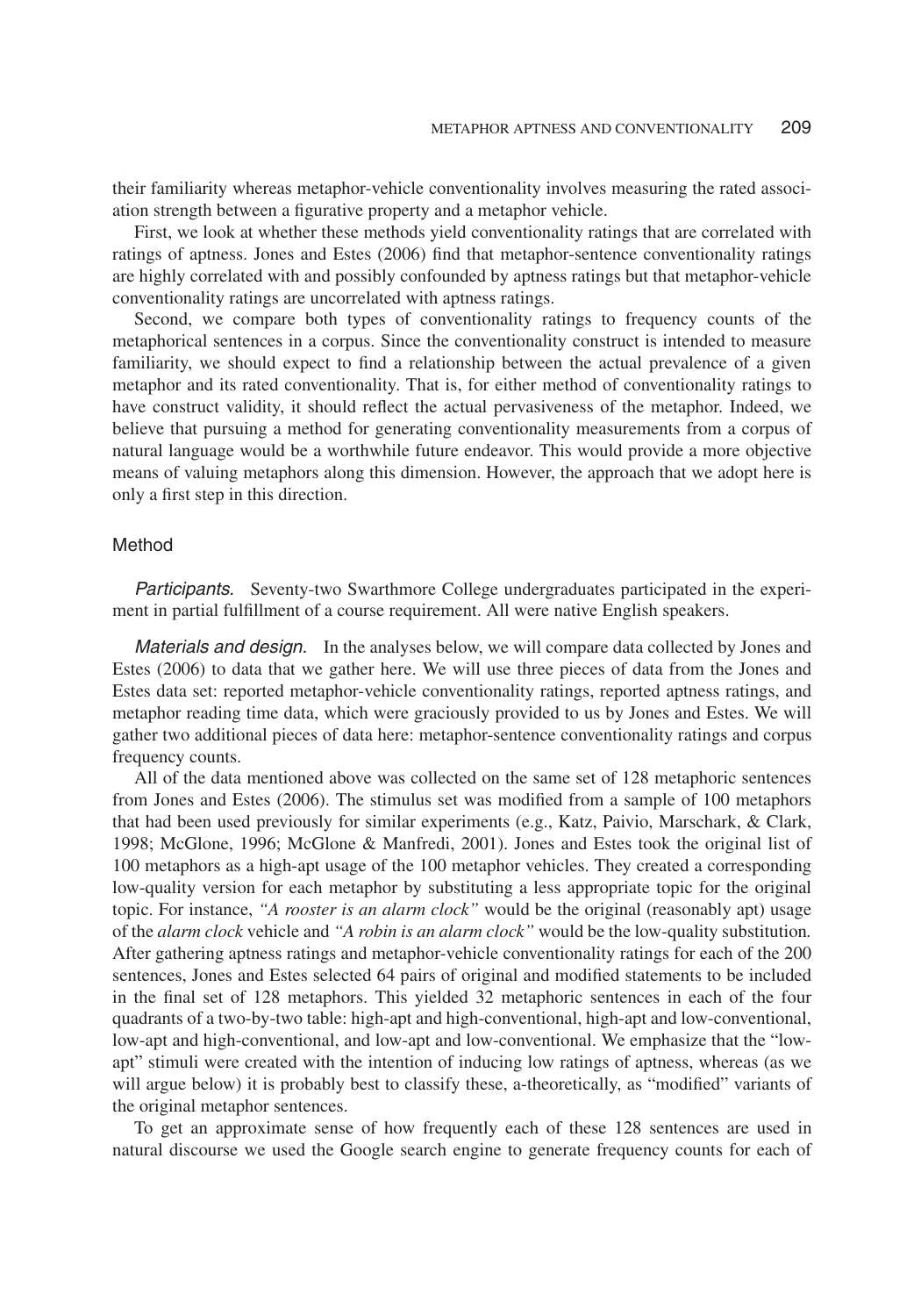the sentences. While we can gain a general sense of frequency from using the Google search engine, it should be noted that there are drawbacks to using Google as a corpus (e.g., Kilgarriff & Grefenstette, 2003).

To gather metaphor-conventionality ratings, we asked each participant to directly judge the conventionality of a subset of 32 metaphoric sentences from the set of 128 (eight from each quadrant of the two-by-two table). Ratings were made on a seven-point Likert scale. The instructions read as follows:

For this section of the survey, you will be asked to judge the conventionality (commonness) of a variety of simple metaphoric sentences. Expressions can vary in conventionality with respect to any idea that they are intended to communicate. For example, consider the following two descriptions of the mind: a conventional one, *The mind is a computer*, and an unconventional one, *The mind is a food processor*. Both of these metaphors make sense and convey a similar idea: Information can be *stored* and *processed* and *digested* and *swallowed*. Nonetheless, the first metaphor, *The mind is a computer*, is clearly more common or conventional than the second one, *The mind is a food processor*.

*Procedure.* Because the metaphor-conventionality ratings task was untimed, participants were tested in groups in a classroom. Ratings were made on paper surveys. The session lasted approximately 30 minutes.

#### Results and Discussion

With regard to the metaphor-conventionality ratings, we computed a mean metaphorconventionality score for each of the 128 sentences in the set. The distribution of the mean conventionality ratings ranged from 1.6 to 7.0. The overall mean rating was 4.27 and the standard deviation was 1.47. We then correlated these conventionality scores with aptness ratings, vehicle-conventionality ratings, reading time data, and frequency counts of the same sentences.

With regard to the Google-generated frequency counts, we found that the distribution of frequency counts ranged from 1 to 4,420,000. The mean frequency was 89,729 (the median was 2) and the standard deviation was 502,654. Because the distribution was highly skewed, we logtransformed the frequency counts before comparing them with conventionality or aptness ratings.

*Metaphor-sentence conventionality and aptness.* Our findings confirmed those of Jones and Estes (2006): metaphor-sentence conventionality ratings and aptness ratings are highly correlated,  $r = .87$ ,  $t(126) = 20.11$ ,  $p < .001$  (see Figure 1).

This could be because, as Jones and Estes (2006) argue, ratings of metaphor-conventionality actually reflect variation in aptness. However, this could also be because when people rate metaphoric sentences for aptness or conventionality their overall sense of how easy the metaphor is to process bleeds into their judgment.

*Metaphor-sentence and metaphor-vehicle conventionality.* To decouple aptness and conventionality ratings, Jones and Estes (2006) relied on ratings of metaphor-vehicle conventionality rather than metaphor-sentence conventionality. These ratings have the advantage of being uncorrelated with ratings of aptness. As a result, it should not be surprising to find that this measure of metaphor-vehicle conventionality is also uncorrelated with ratings of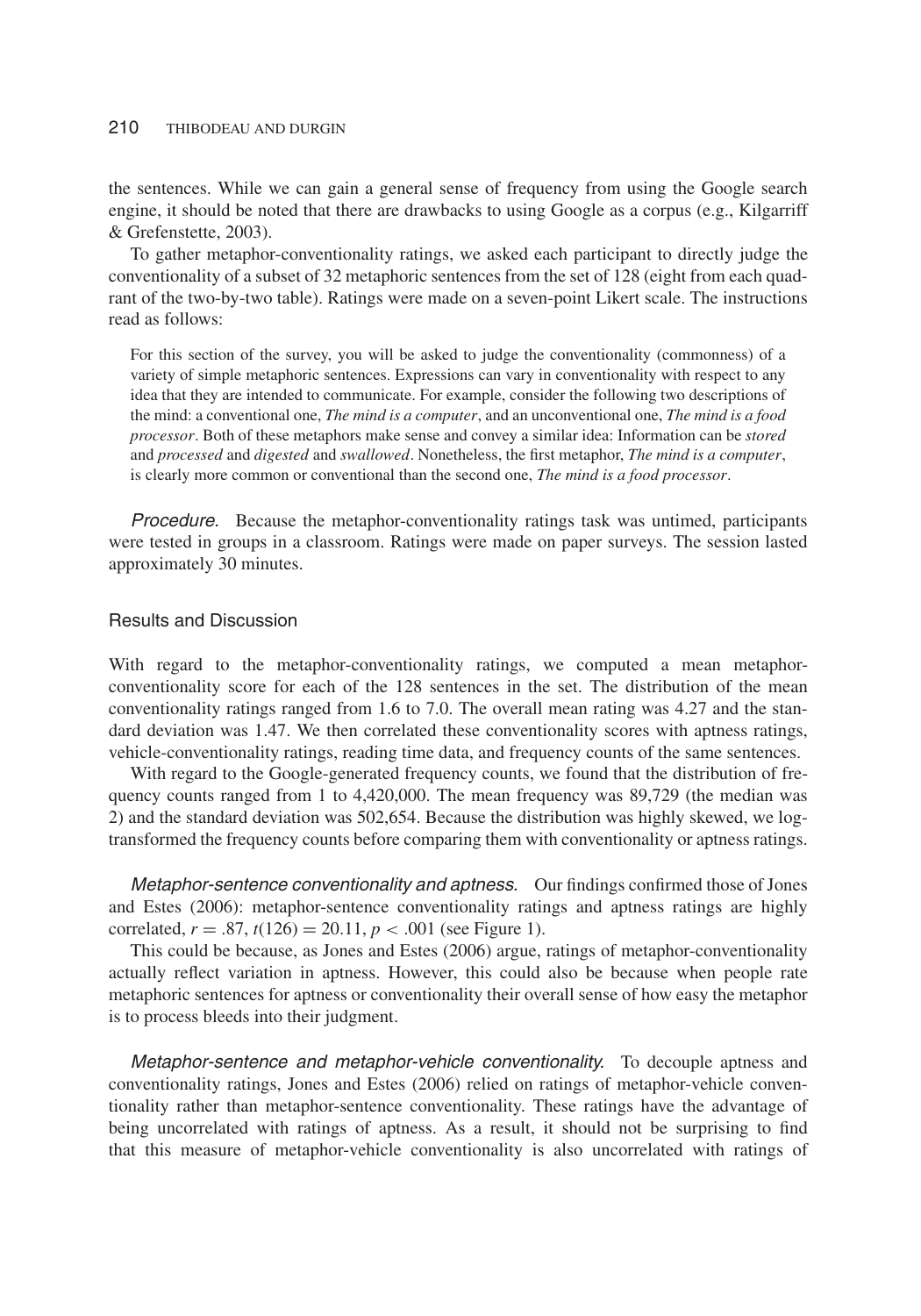

FIGURE 1 Aptness ratings (as reported by Jones and Estes, 2006) are compared with two methods for rating conventionality. On the left, raters judge the conventionality of metaphoric sentences as a whole. On the right, raters judge the conventionality of metaphor vehicles alone.

metaphor-sentence conventionality,  $r = .07 t(126) = .74$ ,  $p = ns$ . However, this might also signal a problem with the construct of metaphor-vehicle conventionality.

*Conventionality and observed frequency.* We found a high correlation between ratings of metaphor-sentence conventionality and measured frequency,  $r = .37$ ,  $t(126) = 4.52$ ,  $p < .001$ , and a low correlation between metaphor-vehicle conventionality and measured frequency,  $r =$ .035,  $t(126) = 4.52$ ,  $p = ns$ . This suggests that ratings of metaphor-sentence conventionality are related to the actual prevalence of the sentences used in the study but that ratings of metaphorvehicle conventionality are not. Since metaphor-sentence conventionality and aptness ratings are highly correlated, it is not surprising that aptness ratings are also highly correlated with this measure of observed frequency,  $r = .41$ ,  $t(126) = 5.07$ ,  $p < .001$ . Although it may be that frequency of use is a result of aptness, it is equally likely that ratings of aptness are contaminated by actual familiarity (i.e., metaphor-sentence conventionality).

*Reading time and observed frequency.* Log frequency counts (actual conventionality) were highly correlated with how quickly and easily people are able to comprehend metaphors,  $r = -0.249$ ,  $t(126) = 2.89$ ,  $p < .01$ . Although it is possible that ease of processing also predicts metaphor frequency, the implication that metaphor frequency predicts processing speed provides additional evidence for the value of metaphor-sentence conventionality as a theoretical construct.

*Interim conclusions.* When analyzed at the sentence level, ratings of metaphor-sentence conventionality and of aptness are indeed highly correlated. But both measures are also highly correlated with the observed frequency of occurrence of the relevant sentences in language databases, which in turn strongly predicts sentence RTs. Given the relationship with observed frequencies in the language, the claim that raters are successful at rating metaphor aptness when asked to so, but fail to accurately judge metaphor conventionality seems poorly supported.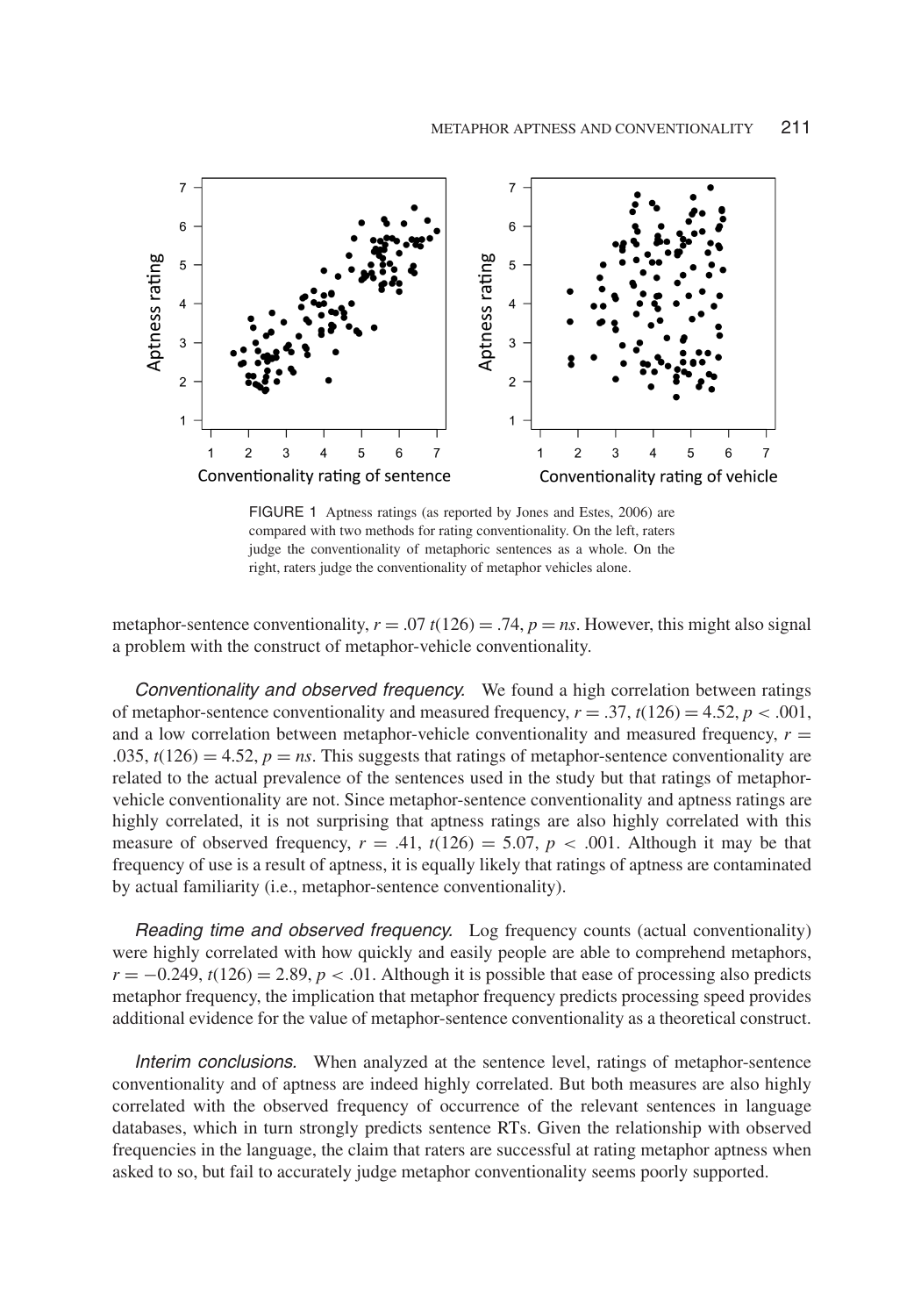Conversely, although using metaphor-vehicle conventionality ratings instead of metaphorsentence conventionality ratings successfully decouples ratings of the two dimensions, this alternative method of defining conventionality does not exhibit construct validity: This may be because the metaphoric sense of *alarm clock* that applies to *rooster* is not really the same sense that applies to *robin* (e.g., a rooster is regarded as reliable, loud, and connected to a fixed timer sunrise—whereas none of these properties are associated with a robin.) We suggest that ratings of metaphor-vehicle conventionality do not predict the interpretability of metaphoric sentences because not all metaphoric senses that employ the same nominal metaphor vehicle are equally familiar (i.e., the specific metaphor sense that is evoked by a particular topic can vary quite a bit).

#### EXPERIMENT 2

In Experiment 1 we found that observed sentence frequency was correlated with reading time. Here we test whether the direct manipulation of familiarity with a specific metaphor sense also affects comprehension time. In particular, we contrasted the effects of familiarization when applied to the same sense or a different sense of a specific metaphor vehicle.

We adapted a paradigm designed by Bowdle and Gentner (2005) called "in-vitro conventionalization." Bowdle and Gentner found that they could facilitate the processing of a metaphoric sentence by first exposing people to examples of similar metaphors (i.e., metaphors that use the same vehicle and instantiate a similar meaning as the target sentence). For instance, if the target sentence is *"Education is a lantern*,*"* then the priming sentences might read *"A mentor is a lantern"* and *"An encyclopedia is a lantern."* Because the prime sentences and the target sentence all highlight the power of lanterns to metaphorically light the darkness of ignorance, the target metaphor becomes easier to understand. At the same time, Bowdle and Gentner found that literal prime sentences like *"A camp light is a lantern"* or *"A torch is a lantern"* did not facilitate the processing of a related target metaphoric sentence, thereby ruling out the possibility that the facilitation effect was driven by lexical priming.

To clarify the importance of priming the specific metaphoric sense, we include here another class of prime: alternative-sense primes. Whereas same-sense metaphor primes are metaphoric sentences that use a target sentence's vehicle to instantiate a similar meaning as the target sentence, alternative-sense primes are metaphoric sentences that use a target sentence's vehicle to instantiate a meaning that is dissimilar to that of the target sentence. For example, an alternativesense sentence for lantern could evoke the concept of a signaling device as in *"Education is a lantern"* or *"A flag is a lantern."*

If, as we argue, the conventionality of a metaphor is specific to its contextual sense, as defined by its relationship to the topic of the sentence, then same-sense metaphor primes alone should facilitate the processing of related target sentences.

#### Method

*Participants.* Eighty Swarthmore College and Stanford University undergraduates participated in the experiment in partial fulfillment of a course requirement or pay. All were native English speakers. Data from nine participants was not included in the analysis because these participants either did not follow instructions or did not complete the experiment.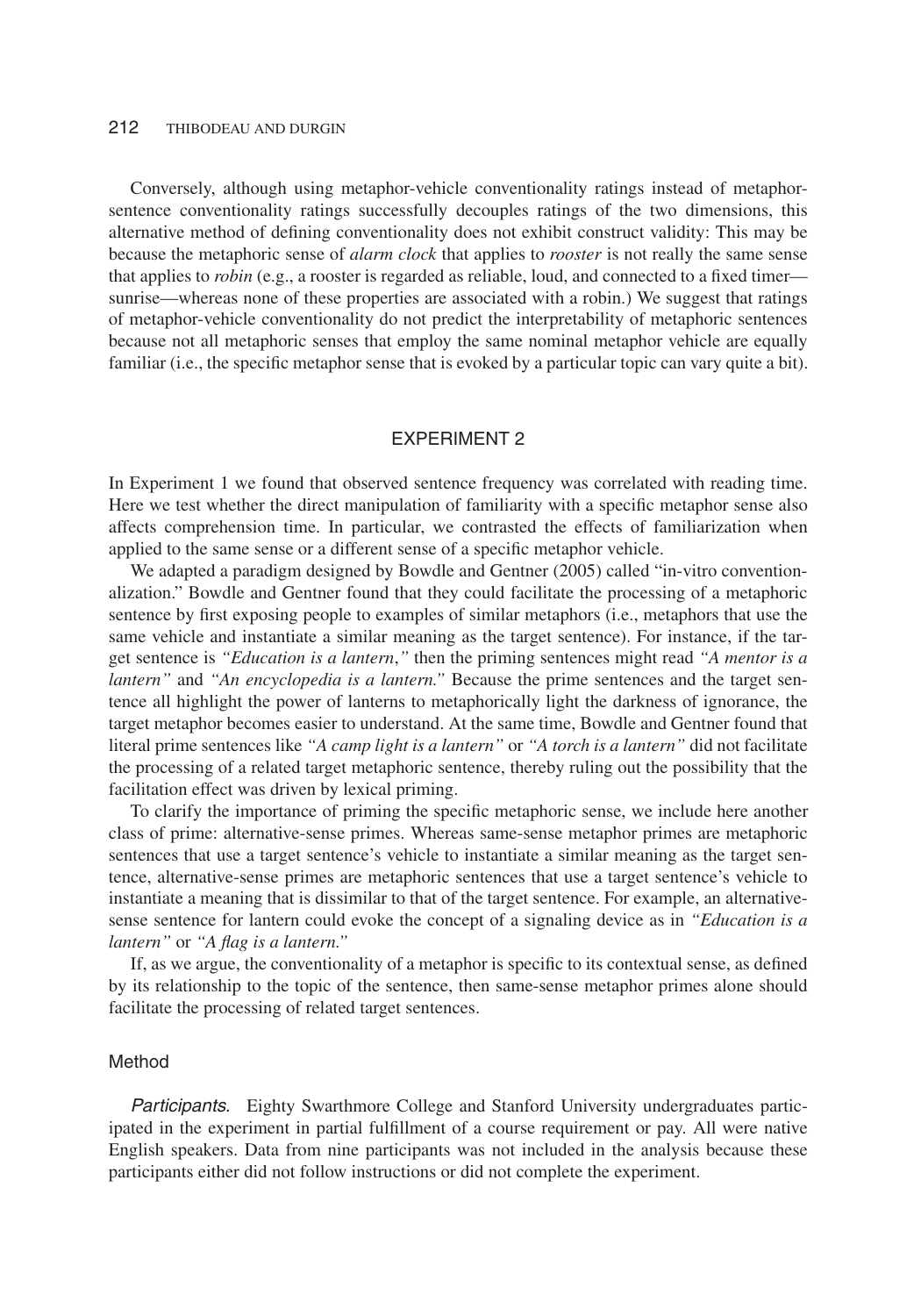*Materials and design.* The experiment consisted of two phases: a priming phase and a test phase. Sentences for the test phase were taken from the appendix of Jones and Estes (2006)—one sentence for each of the 64 metaphor vehicles. For each metaphor vehicle, we randomly chose whether to select the Original or the Modified version of the sentence; however, we made sure to select 32 Original and 32 Modified sentences. We then randomly assigned 16 of the 64 sentences to be "fillers" (8 were Original and 8 were Modified versions) and the remaining 48 sentences to be "target" sentences.

Sentences for the priming phase were created by the authors. Each target sentence (e.g., *Education is a lantern*) was the basis for three types of prime sentences: *same-sense*, in which a similar metaphoric mapping was instantiated (e.g., *"A mentor is a lantern"*); *alternative-sense*, (e.g., *"A flag is a lantern"*); and *literal-sense* (e.g., *"A camp light is a lantern"*). Two sentences of each type were created for each target sentence for a total of 288 prime sentences (see the appendix for the complete stimulus set). In our analyses below, we compare RTs for target sentences (e.g., *"Education is a lantern"*) as a function of the three different types of priming conditions as well as an unprimed condition.

Four versions of the experiment were created. In each case the test phase consisted of the same 48 test sentences (plus 16 fillers) and the prime phase consisted of 24 same-sense primes (for 12 of the target sentences), 24 alternative-sense primes (for another 12 of the target sentences), and 24 literal primes (for another 12 of the target sentences). In each version there were also 12 target sentences that were not primed. Between participants, each target sentence was presented in each prime context.

The participants' task in the priming phase of the experiment was to rate the *metaphoricity* the degree to which the sentences were metaphorical – of the sentences on a scale from 1 to 5. We chose this task to ensure that participants would carefully read the prime sentences.

The participants' task in the test phase of the experiment was modeled on Jones and Estes (2006). Participants were asked to read and think of an interpretation of the given sentence. Before each sentence appeared, a  $\cdot$  \*\*\*\*\*\*' was presented on the screen for 500 milliseconds. When it disappeared, a target sentence took its place. Participants were instructed to press the spacebar once they had an interpretation in mind. When they pressed the spacebar, they were prompted to type in their interpretation.

The experiment was implemented in Java. At the beginning of the experiment, participants were given oral and written instructions about the nature of the experiment. The oral instructions emphasized speed and accuracy as well as the logistics of the computer program. The written instructions explained the task. They read as follows:

On the screens that follow, please read each sentence, think about what it means, and judge how metaphorical it is. Indicate a rating from 1 (not metaphorical) to 5 (very metaphorical) by typing the number at the top of the keyboard. Then press spacebar to record your answer and move on to the next sentence.

After the participants completed the prime phase, the program explained the second half of the experiment. These instructions read as follows:

In this part of the experiment, you will again read sentences one at a time; however, this time all of the sentences will be metaphorical. Your task is to carefully read the sentence and decide what it means.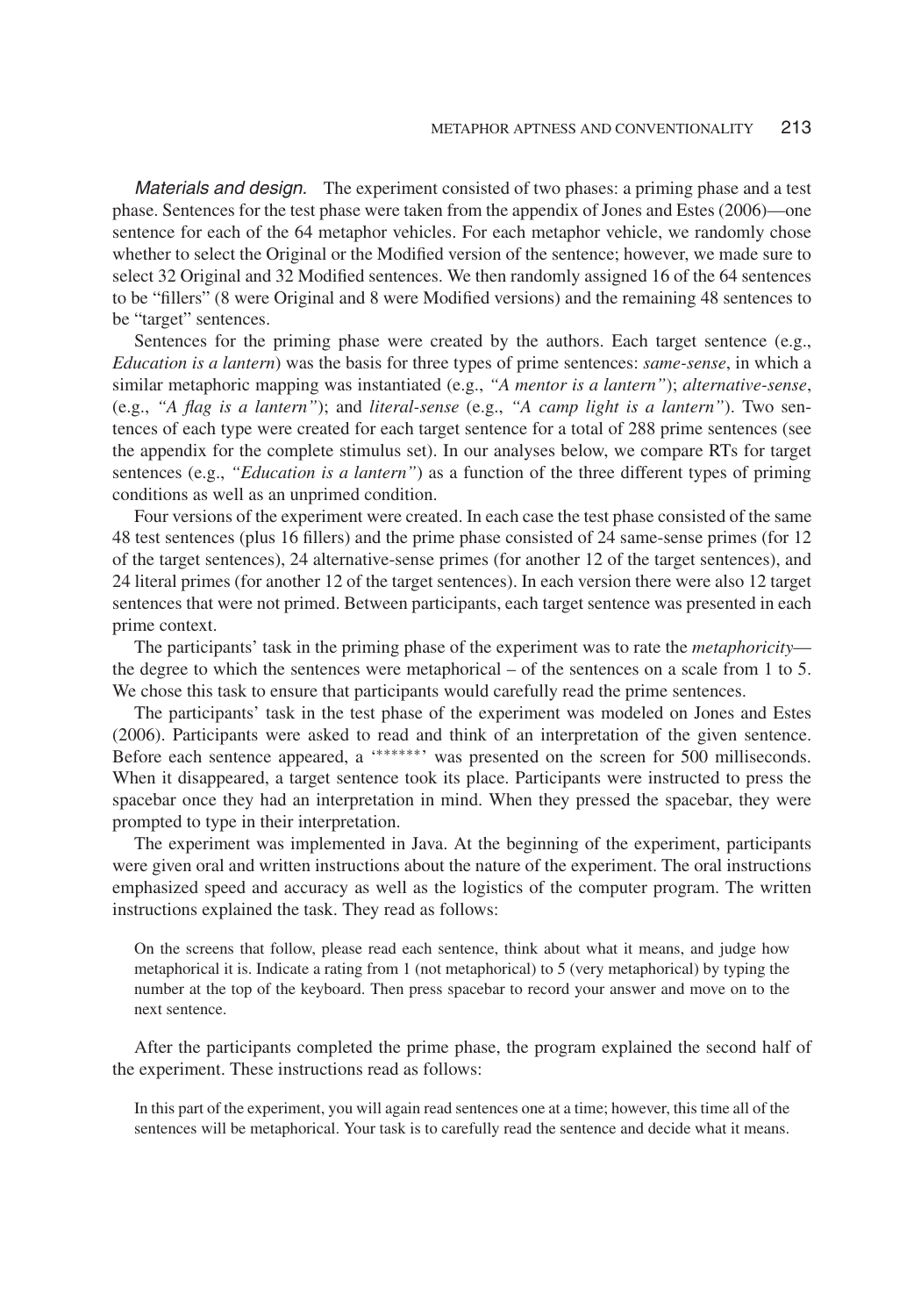When you have an interpretation in mind, press the spacebar and then type your interpretation into the textbox that appears. After you write your interpretation, press the return (enter) key and prepare for the next sentence.

*Procedure.* Participants were tested in individual testing rooms. The session lasted approximately 30 minutes. The order of the sentences was randomized in both the study and test phase of the experiment. However, the order of the test phase was set so that the 16 filler sentences were the first 16 sentences of the test phase. They were used to acclimate the participant to the test phase of the experiment. We did not analyze data collected on the filler sentences.

#### Results and Discussion

*Metaphoricity ratings.* In designing the study, we were not interested in the metaphoricity ratings of the prime sentences *per se*; however, results from this task can be analyzed to ensure that the metaphoric primes (same-sense and alternative-sense) were considered more metaphoric than the literal primes. To test this, we fit a linear mixed-effects regression model with random intercepts for subjects and items (Baayen, Davidson, & Bates, 2008). T-tests on the coefficients from the model revealed that literal primes (mean  $= 1.39$ ,  $SD = .79$ ) were rated as significantly less metaphoric than the alternative-sense primes (mean  $=$  3.17, *SD*  $=$  1.37; *t*  $=$  57.9, *p*  $<$  .001) and the same-sense primes (mean = 3.49,  $SD = 1.30$ ;  $t = 48.8$ ,  $p < .001$ ). It also revealed that same-sense primes were judged as slightly more metaphoric than alternative sense primes,  $t =$ 9.02,  $p < .01$ .

*Reading times.* Extreme reading times were trimmed so that response times below 50 ms (button-press errors) were removed, as were response times above 15,000 ms. Average reading times as a function of Priming Condition are shown separately for Original and for Modified metaphoric sentences in Figure 2.

We conducted the statistical analyses of the RT data with log-transformed RTs to correct for skewness in the data. The linear mixed-effects regression model found that participants were significantly faster to read target sentences when they were preceded by same-sense metaphor primes than when they were preceded by alternative-sense metaphor primes ( $t = 2.29$ ,  $p < .05$ ), literal primes ( $t = 2.15$ ,  $p < .05$ ), or no prime ( $t = 2.93$ ,  $p < .01$ ). Although Original metaphoric sentences were comprehended much more rapidly than Modified metaphoric sentences  $(t = 4.73)$ , p *<* .001), this factor did not interact with prime condition. Adding prime metaphoricity to the model as a covariate did not alter the reliability of the various effects.

These findings replicate and extend those of Bowdle and Gentner (2005). On the one hand, we have confirmed that processing one metaphoric sentence can lead to speeded processing of another sentence that employs the same metaphor vehicle. This replicates the observation that the experimental manipulation of familiarity with a specific metaphor renders similar metaphors easier to understand. However, because we also tested alternative-sense primes, we have additionally shown that simply sharing a metaphor vehicle is not enough to facilitate the processing of a target sentence. The prime and target metaphors must also instantiate a similar meaning.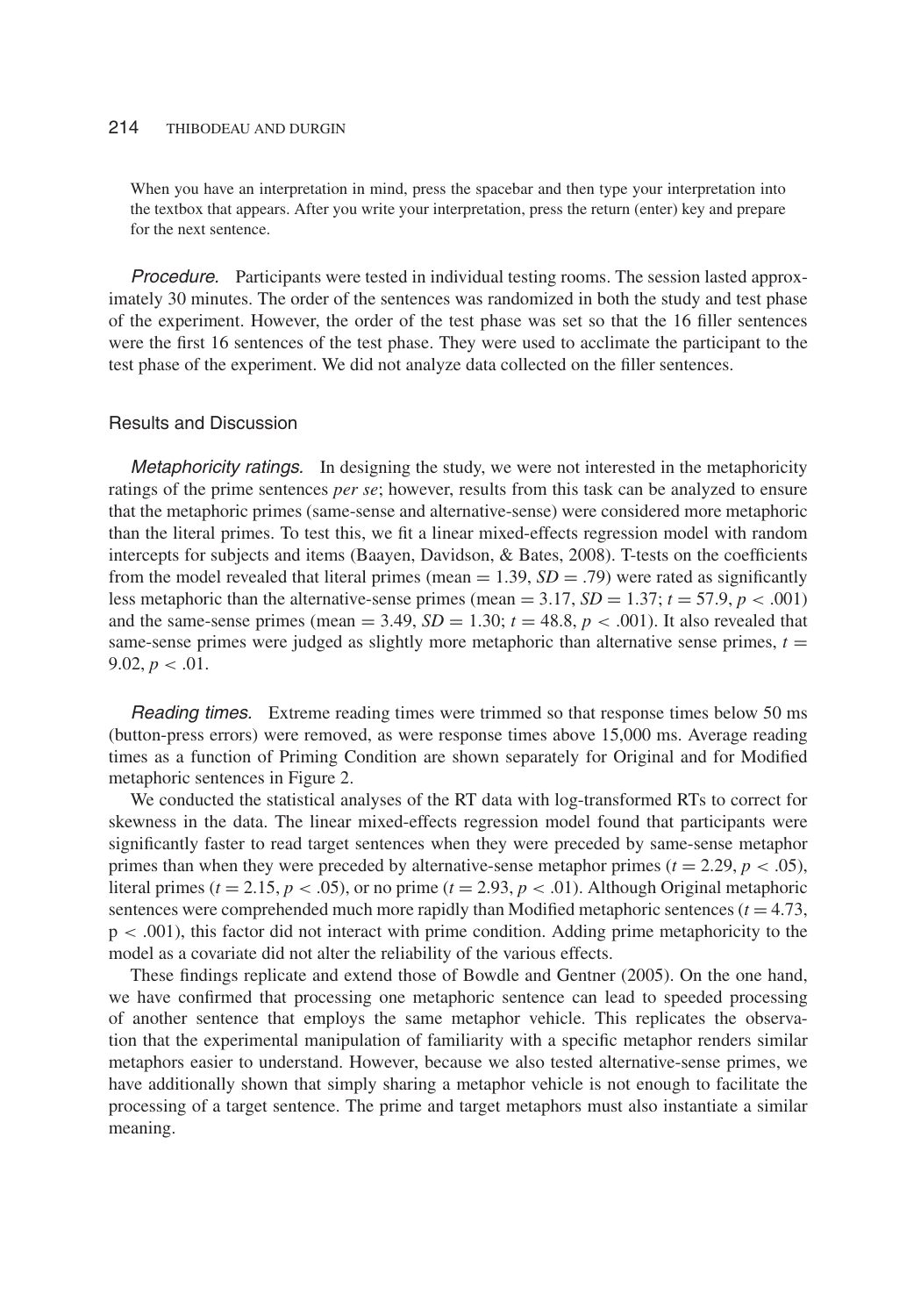

FIGURE 2 Mean RTs for target sentences grouped by prime-type.

#### EXPERIMENT 3

Given that ratings of aptness were shown to be correlated with actual sentence frequency in Experiment 1, it is natural to ask whether the priming manipulation of Experiment 2 also has an effect on ratings of aptness. According to the definition of the construct, aptness reflects the degree to which the metaphor vehicle of a sentence captures important features of the metaphor topic. However, if ratings of aptness are more holistic and take into account ease of processing, then the same manipulation that affected comprehension time should affect ratings of aptness. That is, priming a metaphoric sense seems likely to influence ratings of aptness. To test this we repeated Experiment 2, but substituted ratings of aptness for the comprehension time measure.

#### Method

*Participants.* Sixty-two Swarthmore College and Stanford University undergraduates participated in the experiment in partial fulfillment of a course requirement or pay. All were native English speakers.

*Materials and design.* The materials used in this experiment were identical to those in used in Experiment 2 and the design was similar to that of Experiment 2, except that the participant's task in the test phase of the experiment was to generate aptness ratings for the target sentences.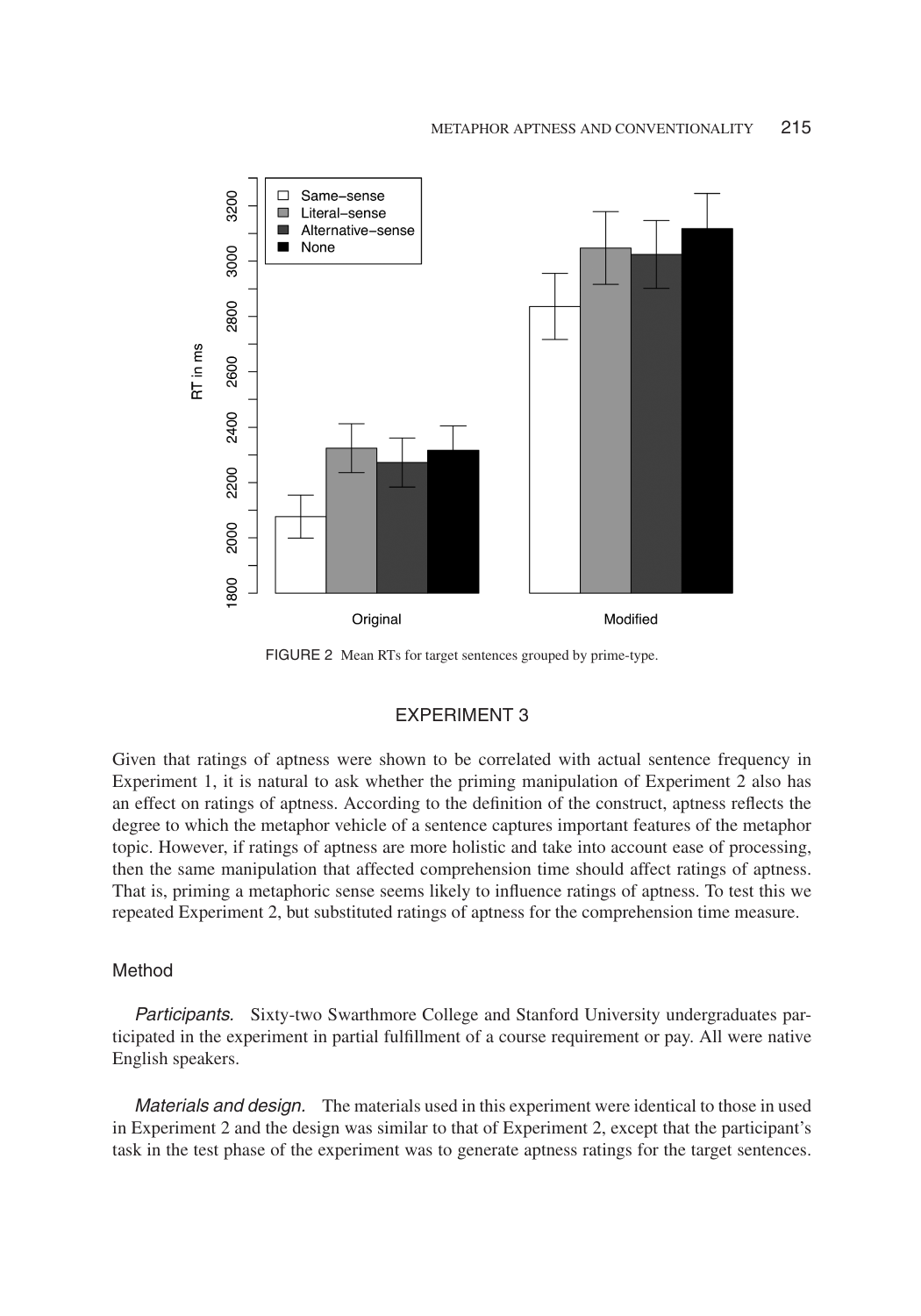Following prior research, aptness was defined as "the extent to which the statement captures important features of the topic" (Chiappe, Kennedy, & Smykowski, 2003, p. 97) and participants were asked to indicate an aptness rating from 1 (not apt at all) to 7 (very apt).

*Procedure.* Because the task was untimed, participants were tested in groups in a computer classroom. The session lasted approximately 30 minutes. The order of the sentences was randomized in both the study and test phase of the experiment as in Experiment 2.

#### Results and Discussion

*Metaphoricity ratings.* As in the analysis of Experiment 2, the metaphoricity rating task was designed to ensure that participants closely read the primes. As a result, we were not particularly interested in the results of this aspect of the experiment; however, evaluating these data affords an opportunity to ensure that the metaphoric primes were considered more metaphoric than the literal primes. To test this, we fit a linear mixed-effects regression model with random intercepts for subjects and items. The model confirmed that the alternative-sense metaphor primes (mean  $= 3.36$ ,  $SD = 1.37$ ,  $t = 44.38$ ,  $p < .001$ ) and same-sense metaphor primes (mean = 3.69,  $SD = 1.26$ ,  $t = 52.49$ ,  $p < .001$ ) were judged more metaphorical than the literal primes (mean  $= 1.41$ ,  $SD = .79$ ). Additionally, as in Experiment 2, the same-sense primes were rated as significantly more metaphoric than the mix primes ( $t = 6.4$ ,  $p < .01$ ).

*Aptness ratings.* To analyze the results from the aptness rating task, we fit a linear mixed-effects regression model with random intercepts for subjects and items. We found that participants rated target sentences significantly higher in aptness when they were preceded by same-sense metaphor primes (mean  $= 4.43$ ,  $SD = 1.95$ ) than when they were preceded by alternative-sense metaphor primes (mean  $= 4.04$ ,  $SD = 2.06$ ;  $t = 4.92$ ,  $p < .001$ ) or literal primes (mean  $= 4.20$ ,  $SD = 2.07$ ;  $t = 3.00$ ,  $p < .01$ ). Although same-sense priming did not reliably increase aptness ratings relative to the un-primed condition overall (mean  $= 4.33$ ,  $SD = 2.03$ ;  $t = 1.51$ ,  $p = ns$ ), alternative-sense primes reliably reduced aptness ratings for target sentences compared to the un-primed condition,  $t = 3.41$ ,  $p < .01$ . Thus, aptness ratings for metaphoric sentences are affected by experimental manipulations, such as priming, that are irrelevant to the theoretical construct of aptness.

As can be seen in Figure 3, aptness ratings were much higher for the Original metaphor sentences than for the Modified set, but the pattern of priming effects is similar for both. However, whereas the same-sense primed metaphors showed no overall increase in aptness compared to unprimed metaphors, within the Modified metaphors the contrast between unprimed sentences and those primed with same-sense metaphors was marginally reliable,  $t = 1.87$ ,  $p = .0621$ . Including prime metaphoricity in the model did not alter the statistical conclusions.

The principal findings of the present experiment were that (1) priming with the same metaphoric sense led to an increase in rated aptness relative to priming with a literal sense, whereas (2) priming an alternative sense of a metaphor vehicle led to a reduction in rated aptness relative to the unprimed condition. Whereas we had predicted that processing fluency would increase ratings of aptness, the finding that priming an alternative sense reduced ratings of aptness implicates the idea that aptness ratings may reflect failures of correspondence as well as successes.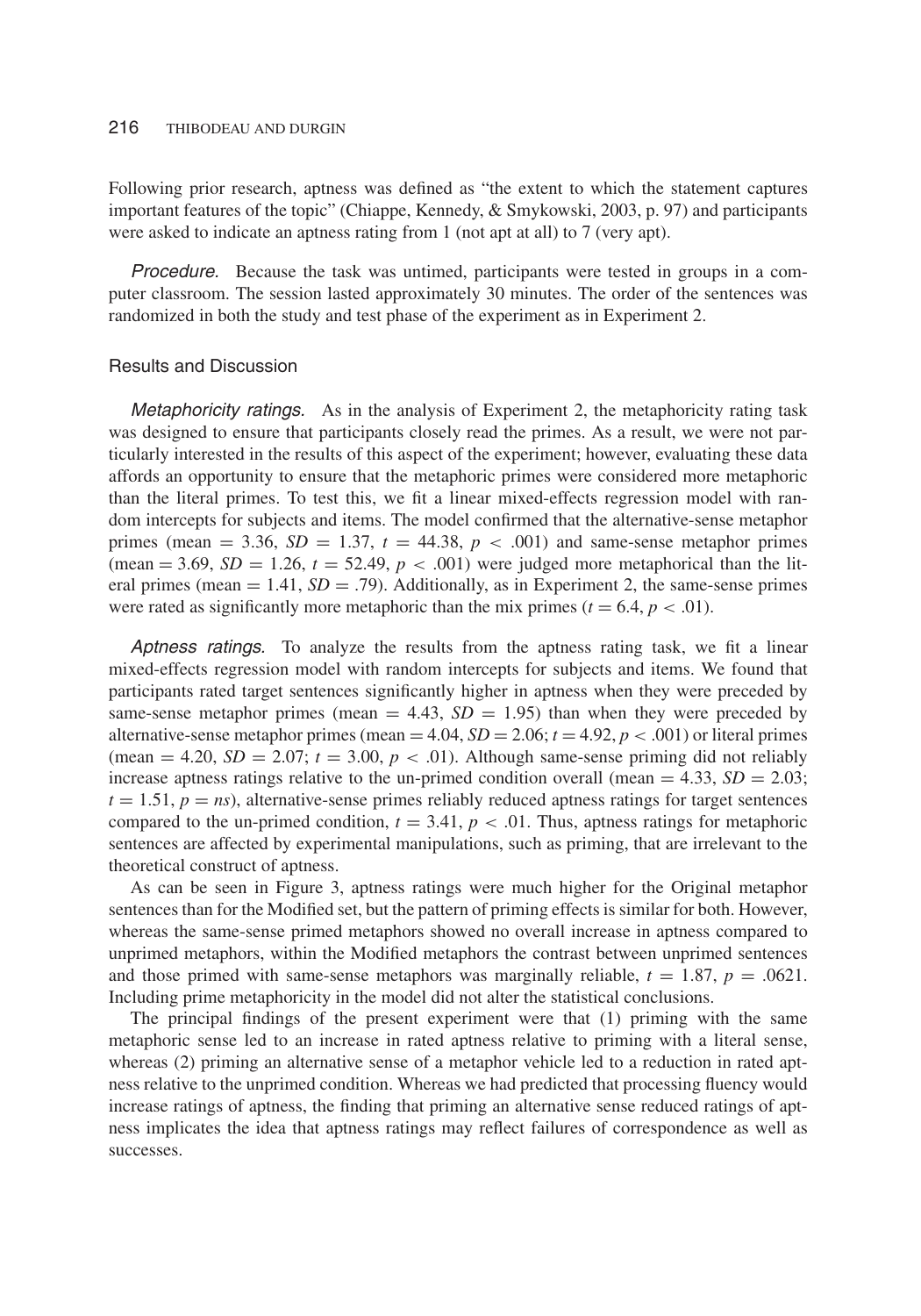

FIGURE 3 Mean aptness rating for target sentences grouped by primetype.

#### EXPERIMENT 4

Aptness nominally refers to the extent to which the metaphor vehicle captures important aspects of the topic. Thus, ratings of aptness are intended to measure the degree to which salient features of the metaphor vehicle are appropriate descriptions of the metaphor topic. Salient features of the metaphor vehicle that are irrelevant to the metaphor are outside the purview of the construct. Yet in Experiment 3 it was observed that participants reduced their aptness ratings when they had recently been exposed to an alternative sense of the target metaphor.

In this experiment, we asked raters to list salient properties of metaphor vehicles in the stimulus sentences, noting which ones were applicable to the metaphor topic and which ones were not. If ratings of aptness only reflect the presence of positive feature overlap, then a model that uses two predictors—one for positive feature counts and one for negative feature counts—should be no better than a model with only one predictor—for positive feature counts. However, if ratings of aptness reflect a more holistic consideration of the metaphorical sentence, then we might expect a model that includes a predictor for negative feature counts to be better than a model with only one predictor for positive feature counts.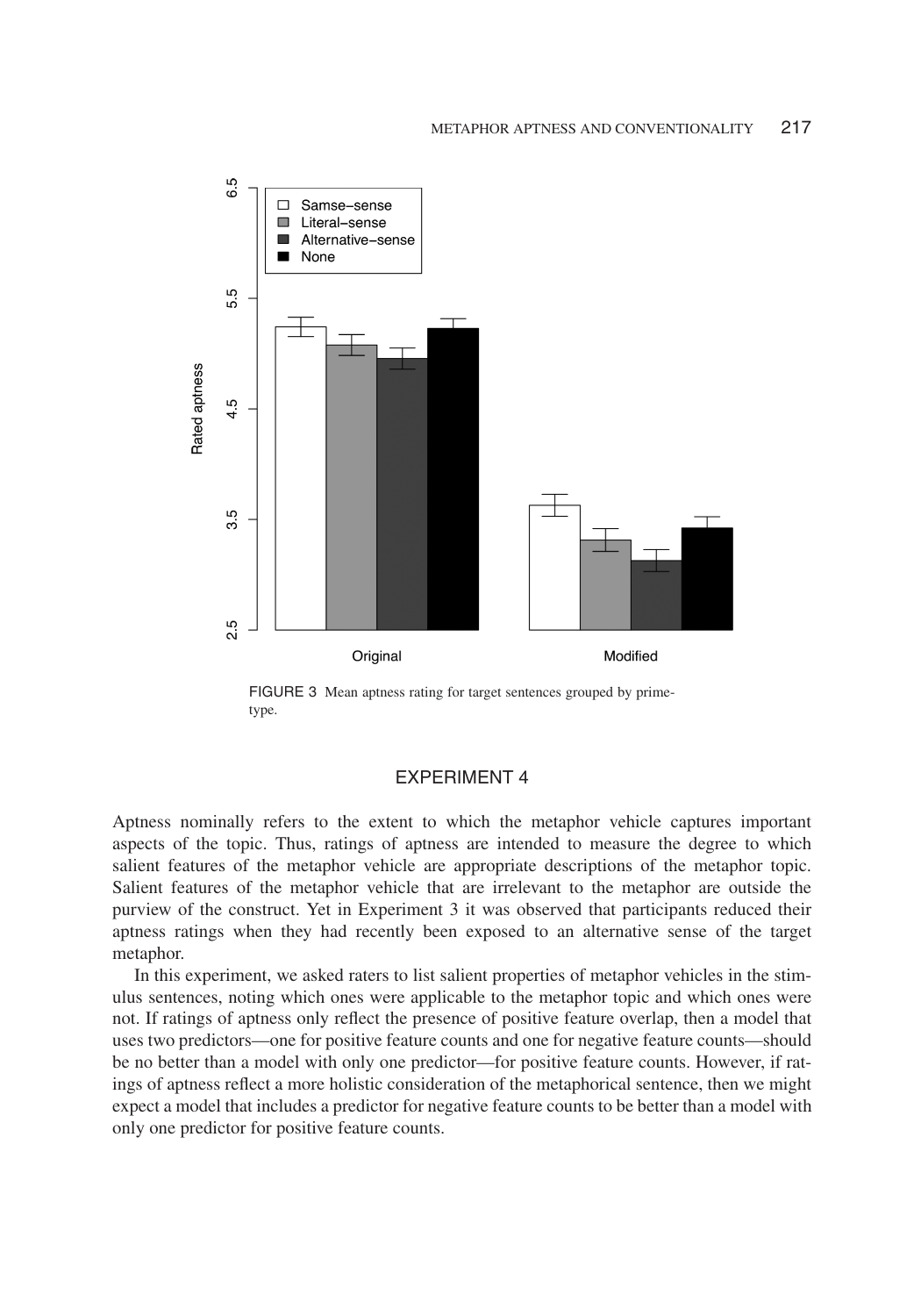#### Method

*Participants.* We recruited sixty-five Swarthmore College undergraduates, all of whom were native English speakers, to contribute data in exchange for course credit.

*Materials and design.* They were presented with 128 metaphoric sentences (all taken from Jones & Estes, 2006) and instructed to list both salient properties of the vehicle that applied to the topic as well as salient properties of the vehicle that did not. The instructions read as follows:

In the following pages, you will read short metaphoric sentences and you will be asked to list properties (if any) of the metaphor that capture important features of the subject of the sentence. Where appropriate, you should also list salient characteristics of the metaphor that seem inappropriate for the subject.

For example, for the metaphor *My lawyer is a shark*, you might list *aggressive, dangerous, ruthless (cold-blooded),* and *tenacious* as properties of sharks that capture important features of the subject (lawyer). You should not list such properties as "is a vertebrate" even though both lawyers and sharks are vertebrates. For "miracle", as in "That I passed that test was a miracle." You might list *unlikely*, *surprising* and *fortunate*. There may also be cases where only one property seems to matter, such as "His stubble was sandpaper." Where "rough" seems to be the intended property. Conversely, if a metaphoric sentence seems not to have any appropriate properties, but implies an inappropriate one, such as the sentence "His spectacles were sandpaper", you would list "rough" under the second column of "inappropriate implied properties."

*Procedure.* Because the task was untimed, participants were tested in groups in a classroom. The rating task was done on paper surveys. The session lasted approximately 30 minutes.

#### Results and Discussion

For each of the 128 items, the average number of positive listed features and negative listed features was computed. On average, people listed 1.71 ( $sd = 0.788$ ) positive features and 1.29 (*sd* = .58) negative features for each sentence. We then correlated average feature lists with reported aptness ratings and fit linear mixed-effects models to the data. As expected, positive features were positively correlated with published ratings of aptness,  $r = .43$ ,  $t(126) = 5.30$ , *p <* .001; however, interestingly, negative features were also strongly correlated with published ratings of aptness,  $r = -.31$ ,  $t(126) = -3.65$ ,  $p < .001$ . Further, a model including predictors for both applicable and inapplicable feature counts explained more variance than a model that included a predictor only for applicable feature counts,  $\chi^2[1] = 2282.8$ ,  $p < .001$ . In other words, aptness ratings appear to reflect both the presence of salient applicable features and the presence of salient inapplicable features.

For the 64 Original metaphor sentences used by Jones and Estes (2006), the mean numbers of positive and negative features were 1.79 and 1.27, respectively (a ratio of 1.4:1). For the 64 Modified metaphor stimuli they developed, the two means were 1.62 and 1.34, respectively (a ratio of 1.2:1). Thus, the stimulus set that was developed by Jones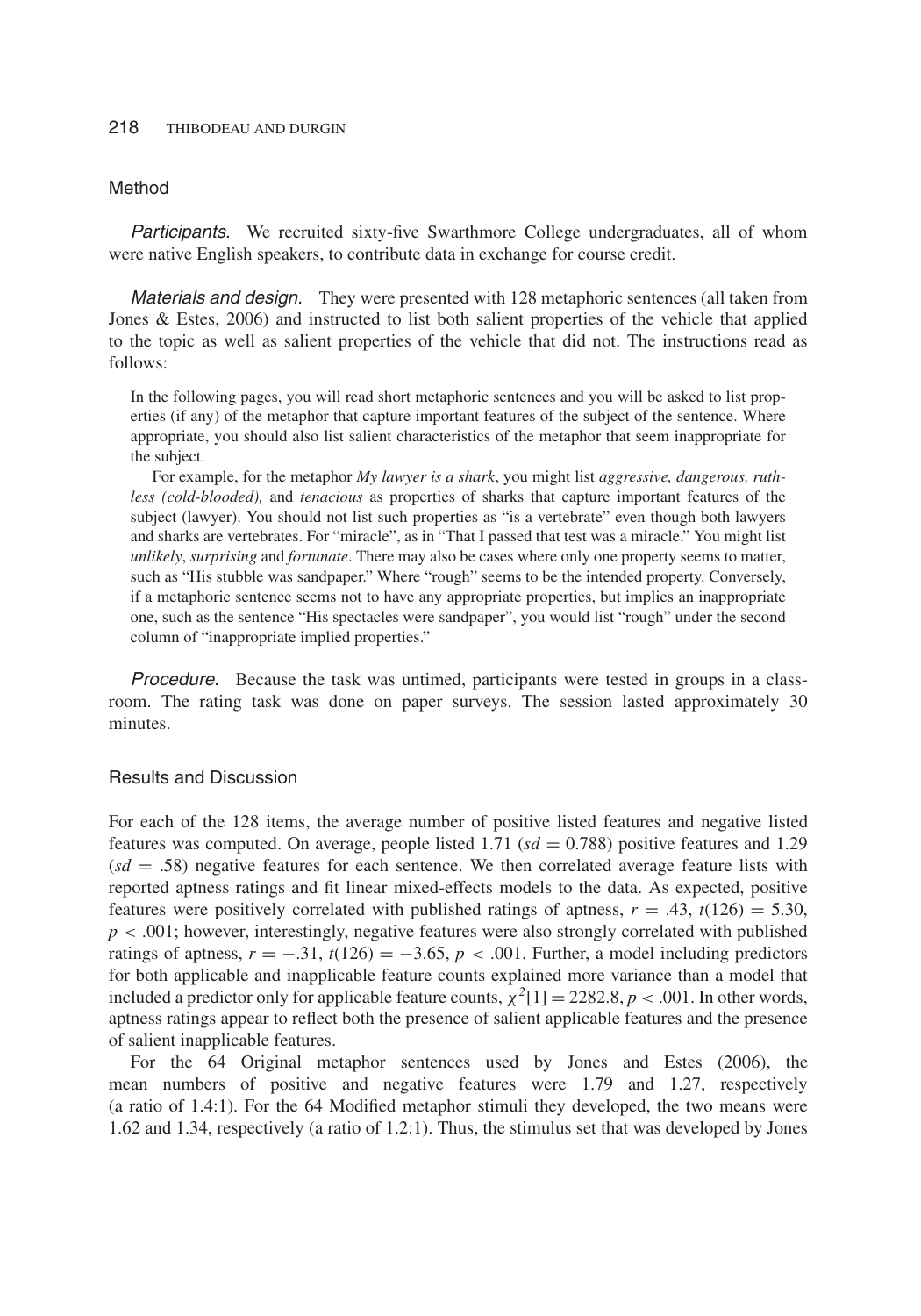and Estes (2006) to make a theoretical argument about aptness may have differed in rated aptness partly as a result of differences that are not relevant to the theoretical construct of aptness. That is, the Modified metaphor sentences had a greater number of salient metaphor features that failed to map onto the topic than did the Original sentences,  $t(63) = 2.56$ ,  $p < .05$ , while having fewer salient metaphor features that successfully mapped onto the topic,  $t(63) = 4.20$ ,  $p < .001$ . This observation casts reasonable doubt on the theoretical sufficiency of ratings of aptness as an explanatory variable in scientific theories of metaphor processing. Ratings of aptness are indeed sensitive to variables that predict comprehension, but it is not clear that all of those variables have much to do with the theoretical construct of aptness. Moreover, we note that rather than listing a single salient feature (as per the method of generating metaphor-vehicle conventionality ratings), the mean number of salient features listed by our participants for each metaphor sentence was 3.

We do not suggest that this feature listing method directly reflects the calculation that participants make when rating the metaphoric sentences for aptness. Rather, we use this data to make the point that participants seem to be making a more holistic judgment about the interpretability of the metaphor at hand when they are judging aptness and that they may be considering more than one aspect of the vehicle.

#### GENERAL DISCUSSION

In this paper, we have found reason to question previous assumptions and methods for operationalizing conventionality and aptness. With regard to conventionality, we have argued that the construct cannot be defined for vehicles independent of topics. Just because *"A syllabus is a blueprint"* is a conventional metaphor does not mean that all metaphors that employ *blueprint* as a metaphor vehicle are equally conventional. We speculate that using corpus-based frequency counts could provide a more objective measure of metaphor familiarity in the future (although the details of such a method are left for future work).

With regard to aptness, we find that subjective ratings of the construct (as gathered by Jones  $\&$ Estes, 2006, for example) are sensitive to aspects of metaphors that go well beyond the imputed target dimension of aptness. Specifically, they reflect the presence of salient inapplicable properties of the metaphor vehicle as well as variation in metaphor processing fluency (i.e., by "in vitro conventionalization"). While the processing fluency of a metaphor will likely be impacted by true aptness, it will likely also be impacted by conventionality, the salience of inapplicable features, and other contextual factors, which could include perceived ease of structure mapping. For example, Glucksberg and Haught (2006a) found that aptness ratings were increased for a novel metaphor when an adjective was added that was literally true of the topic (e.g., *"A billboard is an advertising wart"*). However the inclusion of such adjectives also delayed comprehension times by about a second, suggesting that a more extended process of dynamic category formation may have contributed to a more satisfying ultimate alignment.

Finally, we have also found that subjective ratings of aptness are correlated with corpus frequency (i.e., arguably the most direct and objective measure of conventionality), which suggests that part of the reason for the high correlation between ratings of aptness and conventionality may be that raters mistakenly attribute a metaphor's familiarity to its aptness, rather than (or possibly in addition to) the other way around.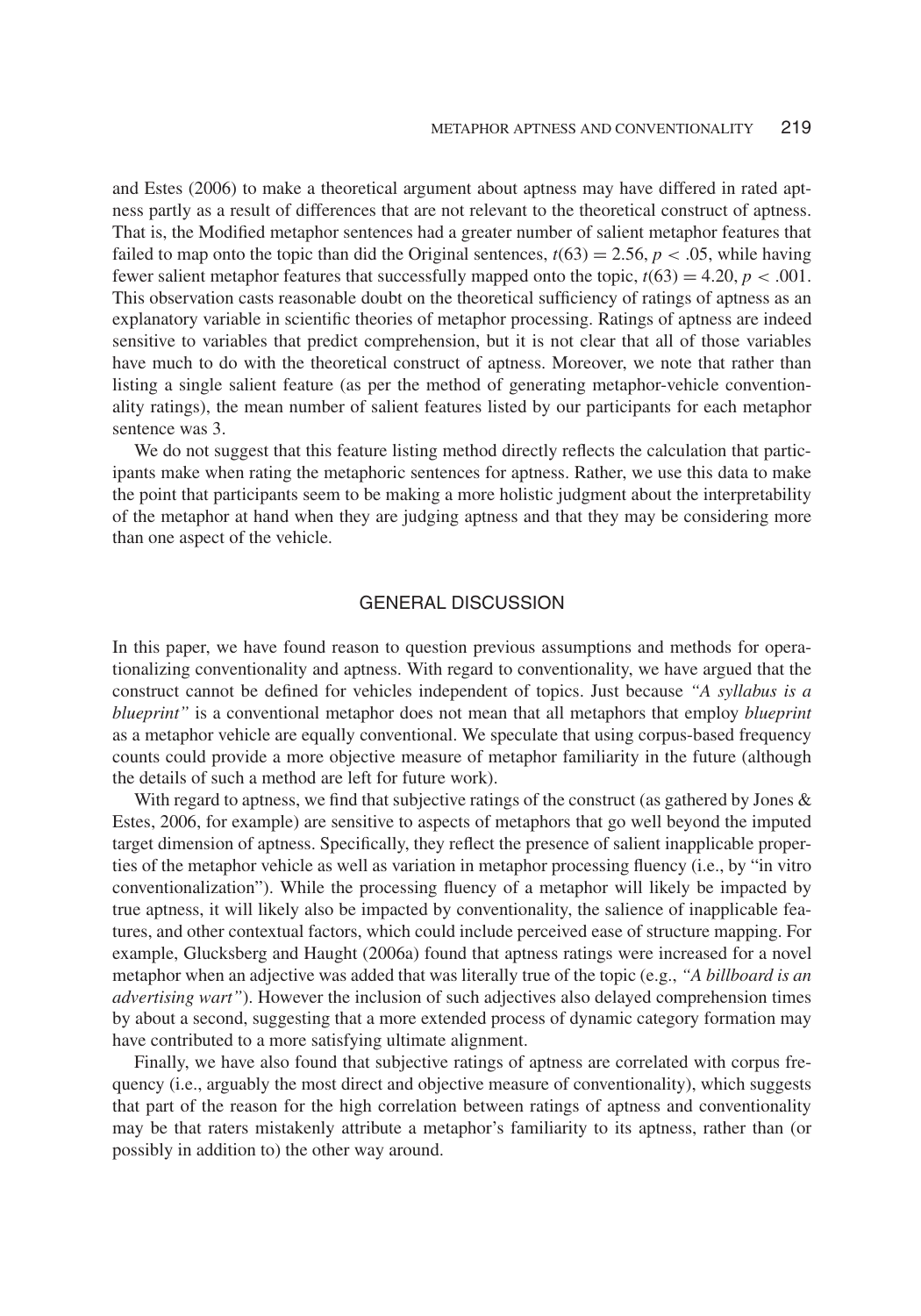How do these findings help us answer the question—what makes one metaphor easier to understand than another? We speculate that in order for a metaphor to be used conversationally it must be "good." If the vehicle does not have features that apply to the topic (i.e., it is not apt), then the metaphor will be uninterpretable, and is unlikely to be good. If it has some features that apply, but other salient features that do not, the metaphor may be confusing and lead to failures in communication. This would tend to make the metaphor seem less good. Therefore, we propose that aptness is normally a necessary but not a sufficient condition for a metaphor to gain traction in natural language. Specifically, there may be some quality threshold that metaphoric sentences must meet in order to become meaningful and prevalent in natural discourse. Arguments from "aptness" however, risk being tautological rather than explanatory. If aptness ratings are really measuring perceived metaphor quality, then aptness ratings are not explanatory of that quality, but only indicative of it.

Among metaphors that meet this aptness threshold, it seems to us that conventionalization certainly plays a role in determining the speed and ease of metaphor processing. And data from experiments that employ the "in vitro conventionalization" paradigm (e.g., Experiment 2 of this paper as well as Bowdle & Gentner, 2005) bear this out. Thus, our findings may well support the career of metaphor hypothesis – the notion that in comprehending novel metaphors, an interpretation emerges from comparison of the topic and vehicle. However, over time, as metaphoric mappings become familiarized, we rely less on the mapping process and more on established figurative meanings of metaphor vehicles. That the power of metaphoric communication resides in their generativity rather than merely their aptness is supported by evidence that metaphoric mappings of even conventional metaphors are alive (Thibodeau & Durgin, 2008).

#### **CONCLUSIONS**

A summary of our chief theoretical results is shown in Table 1. In our experiments we have shown that conventionalizing (priming) an appropriately-used metaphor increases its speed of comprehension whereas priming an alternative sense of the metaphor decreases its rated aptness. More generally we have shown that ratings of aptness are sensitive to the presence of salient

| TABI F 1                                            |
|-----------------------------------------------------|
| Central Theoretical Observations and Considerations |

Conventionality Measures

Aptness Ratings

Cannot be reliably defined for vehicles independent of topics.

Could be defined by more objective corpus analysis of sentences.

Are correlated with corpus frequency (i.e., conventionality).

Are strongly influenced by salient features of metaphor vehicles that fail to map onto the specific topic (contrary to standard definitions of aptness).

Are influenced by manipulations of processing fluency (i.e., priming), and thus may not be explanatory of processing fluency (comprehension time).

Conventionalization and Aptness Manipulations

Conventionalization may normally occur only for metaphors that are (categorically) apt.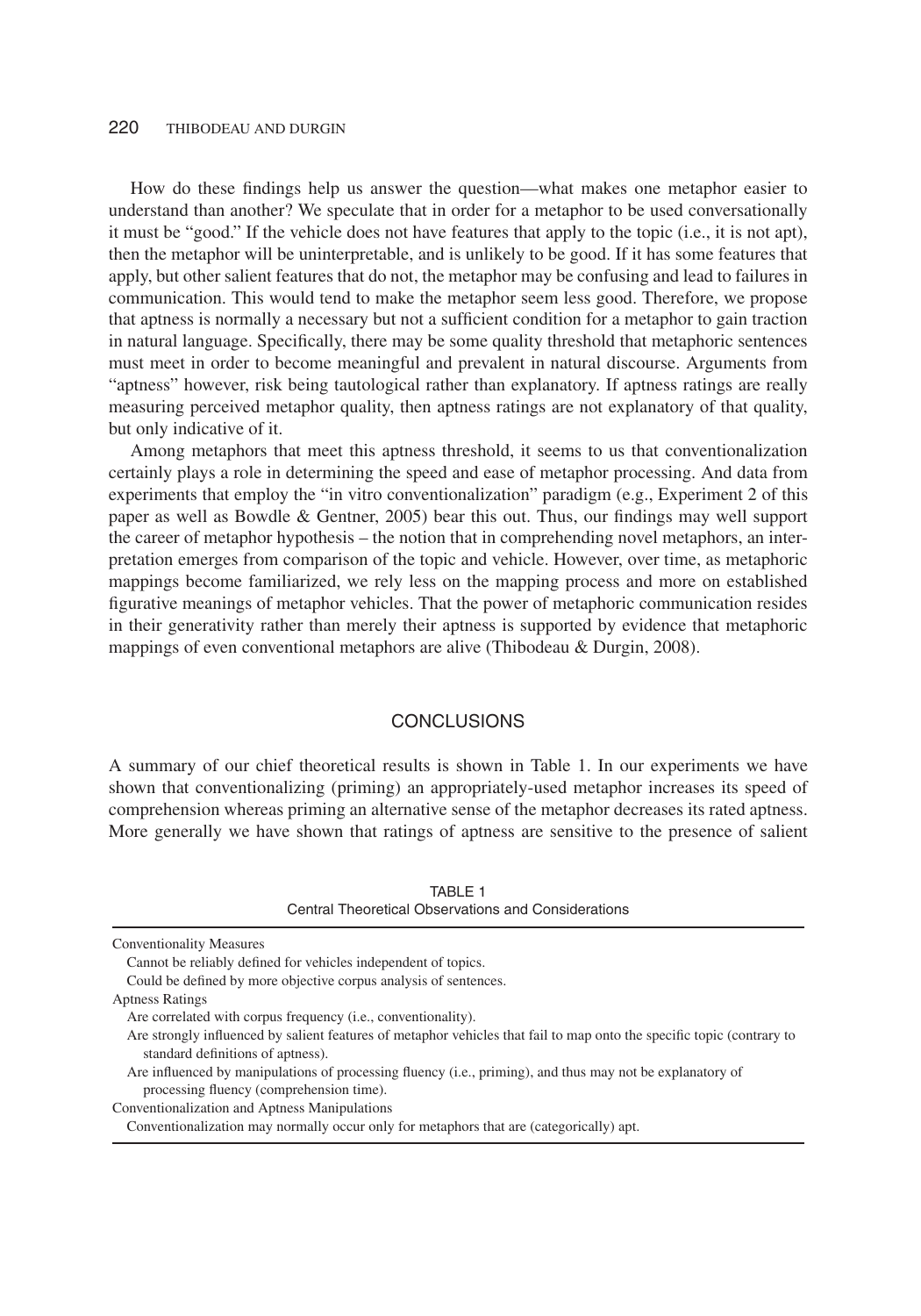features that do not apply to the topic. Ratings of aptness thus do not capture the theoretical explanatory construct (aptness) they are meant to measure. For these reasons rated aptness may often be a measure of processing fluency rather than a predictor of it. Thus recent claims that aptness-ratings explain metaphor processing fluency require re-evaluation.

In addition, we have argued that the conventionality of a metaphor must be considered in light of the meaning that the metaphor vehicle instantiates: Seemingly conventional metaphors can be rendered hard to interpret by ill-use. Aptness ratings can provide a heuristic evaluation of metaphor-sentence quality, but insofar as aptness ratings are actually measures of perceived processing fluency, they are irrelevant to the evaluation of "aptness" as an explanatory construct. In some cases they may even turn out to be measuring the conventionality of a specific metaphoric sense (e.g., the weak sense in which a robin might turn out to be describable as an alarm clock).

#### **REFERENCES**

- Alter, A. L., & Oppenheimer, D. M. (2009). Uniting the tribes of fluency to form a metacognitive nation. *Personality and Social Psychology Review*, *13*(3), 219–235.
- Baayen, R. H., Davidson, D. J., & Bates, D. M. (2008). Mixed-effects modeling with crossed random effects for subjects and items. *Journal of Memory and Language*, *59*, 390–412.
- Blank, G. D. (1988). Metaphors in the lexicon. *Metaphor and Symbolic Activity*, *3*, 21–36.
- Blasko, D.G., & Connine, C.M. (1993). Effects of familiarity and aptness on metaphor processing. *Journal of Experimental Psychology: Learning, Memory, and Cognition*, *19*, 295–308.
- Bowdle, B. F., & Gentner, D. (2005). The career of metaphor. *Psychological Review*, *112*, 193–216.
- Chiappe, D. L., & Kennedy, J. M. (1999). Aptness predicts preference for metaphors or similes, as well as recall bias. *Psychonomic Bulletin & Review*, *6*, 668–676.
- Chiappe, D. L., Kennedy, J. M., & Chiappe, P. (2003). Aptness is more important than comprehensibility in preference for metaphors and similes. *Poetics*, *31*, 51–68.
- Chiappe, D. L., Kennedy, J. M., & Smykowski, T. (2003). Reversibility, aptness, and the conventionality of metaphors and similes. *Metaphor and Symbol*, *18*, 85–105.
- Clement, C., & Gentner, D. (1991). Systematicity as a selection constraint in analogical mapping. *Cognitive Science*, *15*, 89–132.
- Gentner, D. (1982). Are scientific analogies metaphors? In D. Miall (Ed.), *Metaphor: Problems and perspectives* (pp. 106–132). Brighton, UK: Harvester Press.
- Gentner, D. (1983). Structure-mapping: A theoretical framework for analogy. *Cognitive Science: A Multidisciplinary Journal*, *7*, 155–170.
- Gentner, D., Bowdle, B., Wolff, P., & Boronat, C. (2001). Metaphor is like analogy. In D. Gentner, K. J. Holyoak, & B. Kokinov (Eds.), *The analogical mind: Perspectives from cognitive science* (pp. 199–253). Cambridge, MA: MIT Press.
- Gentner, D., & Wolff, P. (1997). Alignment in the processing of metaphor. *Journal of Memory and Language*, *37*, 331–355.
- Giora, R. (1997). Understanding figurative and literal language: The graded salience hypothesis. *Cognitive Linguistics*, *8*, 183–206.
- Glucksberg, S. (2001). *Understanding figurative language: From metaphors to idioms*. New York, NY: Oxford University Press.
- Glucksberg, S. (2008). How metaphor creates categories quickly! In R. Gibbs (Ed.), *Metaphor and thought* (pp. 67–83). Cambridge, UK: Cambridge University Press.
- Glucksberg, S., & McGlone, M. S. (1999). When love is not a journey: What metaphors mean. *Journal of Pragmatics*, *31*, 1541–1558.
- Glucksberg, S., McGlone, M. S., & Manfredi, D. (1997). Property attribution in metaphor comprehension. *Journal of Memory and Language*, *36*, 50–67.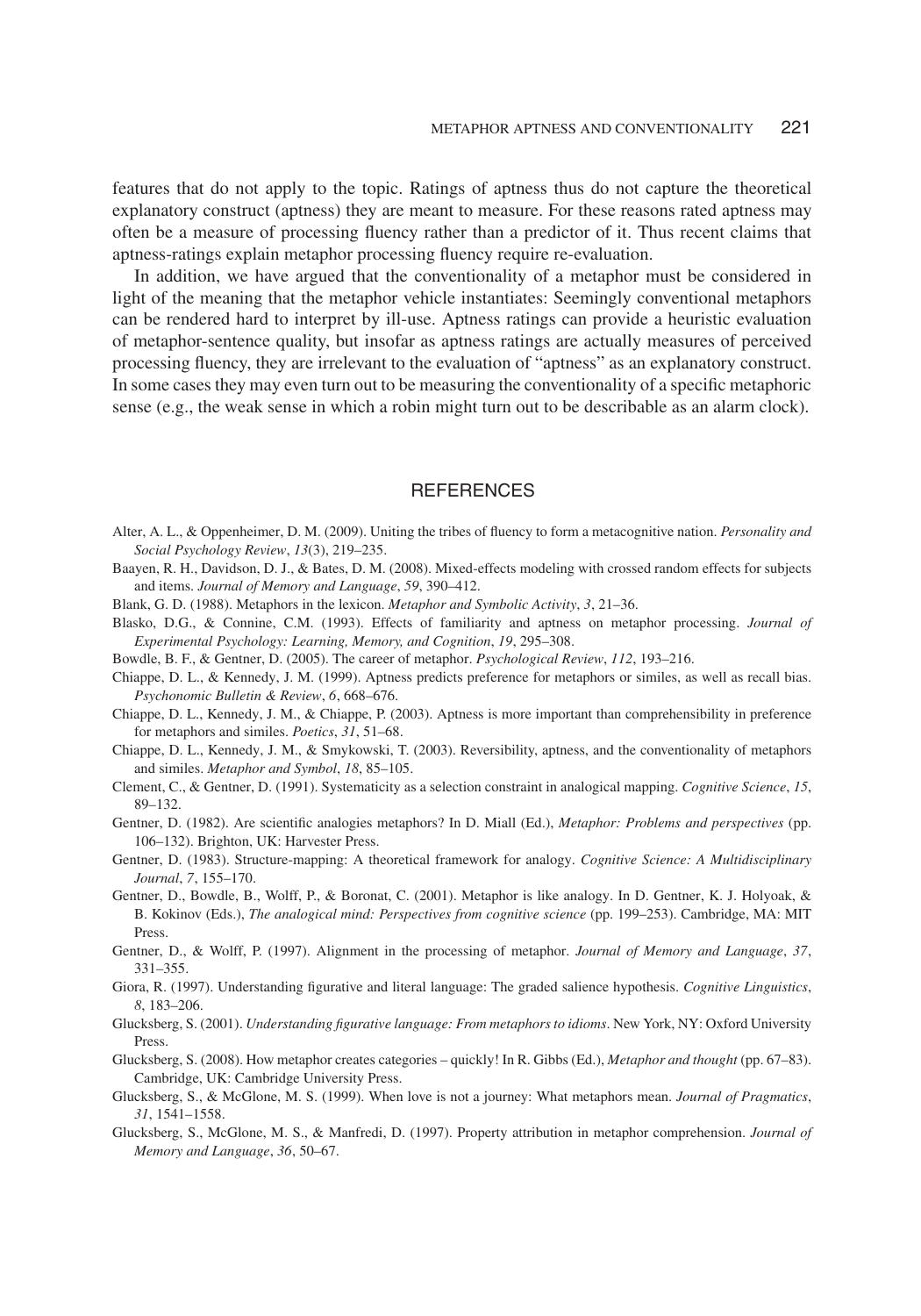- Glucksberg, S., & Haught, C. (2006a). Can Florida become like the next Florida? When metaphoric comparisons fail. *Psychological Science*, *17*, 935–938.
- Glucksberg, S., & Haught, C. (2006b). On the relation between metaphor and simile: When comparison fails. *Mind and Language*, *21*, 360–378.
- Glucksberg, S., & Keysar, B. (1990). Understanding metaphorical comparisons: Beyond similarity. *Psychological Review*, *97*, 3–18.
- Holyoak, K. J., & Thagard, P. (1995). *Mental leaps*. Cambridge, MA: MIT Press.
- Honeck, R. P., Kibler, C. T., & Firment, M. J. (1987). Figurative language and psychological views of categorization: Two ships in the night? In R. E. Haskell (Ed.), *Cognition and symbolic structures: The psychology of metaphoric transformation* (pp. 103–120). Norwood, NJ: Ablex.
- Indurkhya, B. (1987). Approximate semantic transference: A computational theory of metaphor and analogy. *Cognitive Science*, *11*, 445–480.
- Jacoby, L. L., & Whitehouse, L. (1989). An illusion of memory: False recognition influenced by unconscious perception. *Journal of Experimental Psychology: General*, *118*, 126–135.
- Jacoby, L. L., Allan, L. G., Collins, J. C., & Larwill, L. K. (1988). Memory influences subjective experience: Noise judgments. *Journal of Experimental Psychology: Learning, Memory, and Cognition*, *23*, 484–495.
- Jones, L. L., & Estes, Z. (2005). Metaphor comprehension as attributive categorization. *Journal of Memory and Language*, *53*, 110–124.
- Jones, L. L., & Estes, Z. (2006). Roosters, robins, and alarm clocks: Aptness and conventionality in metaphor comprehension. *Journal of Memory and Language*, *36*, 50–67.
- Katz, A. N., Paivio, A., Marschark, M., & Clark, J. M. (1988). Norms for 204 literary and 260 nonliterary metaphors on 10 psychological dimensions. *Metaphor and Symbol*, *3*, 191–214.
- Kelley, C. M., & Jacoby, L. L. (2000). Recollection and familiarity: Process-dissociation. In E. E. Tulving, E. Fergus, & I. M. Craik (Eds.), *The Oxford handbook of memory* (pp. 215–228). New York, NY: Oxford University Press.
- Kennedy, J. M. (1990). Metaphor–Its intellectual basis. *Metaphor and Symbolic Activity*, *5*, 115–123.
- Kilgarriff, A., & Grefenstette, G. (2003). Introduction to the special issue on the web as corpus. *Computational Linguistics*, *29*, 333–347.
- Kittay, E. F., & Lehrer, A. (1981). Semantic fields and the structure of metaphor. *Studies in Language*, *5*, 31–63.
- McGlone, M. S. (1996). Conceptual metaphors and figurative language interpretation: Food for thought? *Journal of Memory and Language*, *35*, 544–565.
- McGlone, M. S., & Manfredi, D. (2001). Topic–vehicle interaction in metaphor comprehension. *Memory & Cognition*, *29*, 1209–1219.
- Murphy, G. L. (1996). On metaphoric representation. *Cognition*, *60*, 173–204.
- Thibodeau, P., & Durgin, F. H. (2008). Productive figurative communication: Conventional metaphors facilitate the comprehension of related novel metaphors. *Journal of Memory and Language*, *58*, 521–540.
- Verbrugge, R. R., & McCarrell, N. S. (1977). Metaphoric comprehension: Studies in reminding and resembling. *Cognitive Psychology*, *9*, 494–533.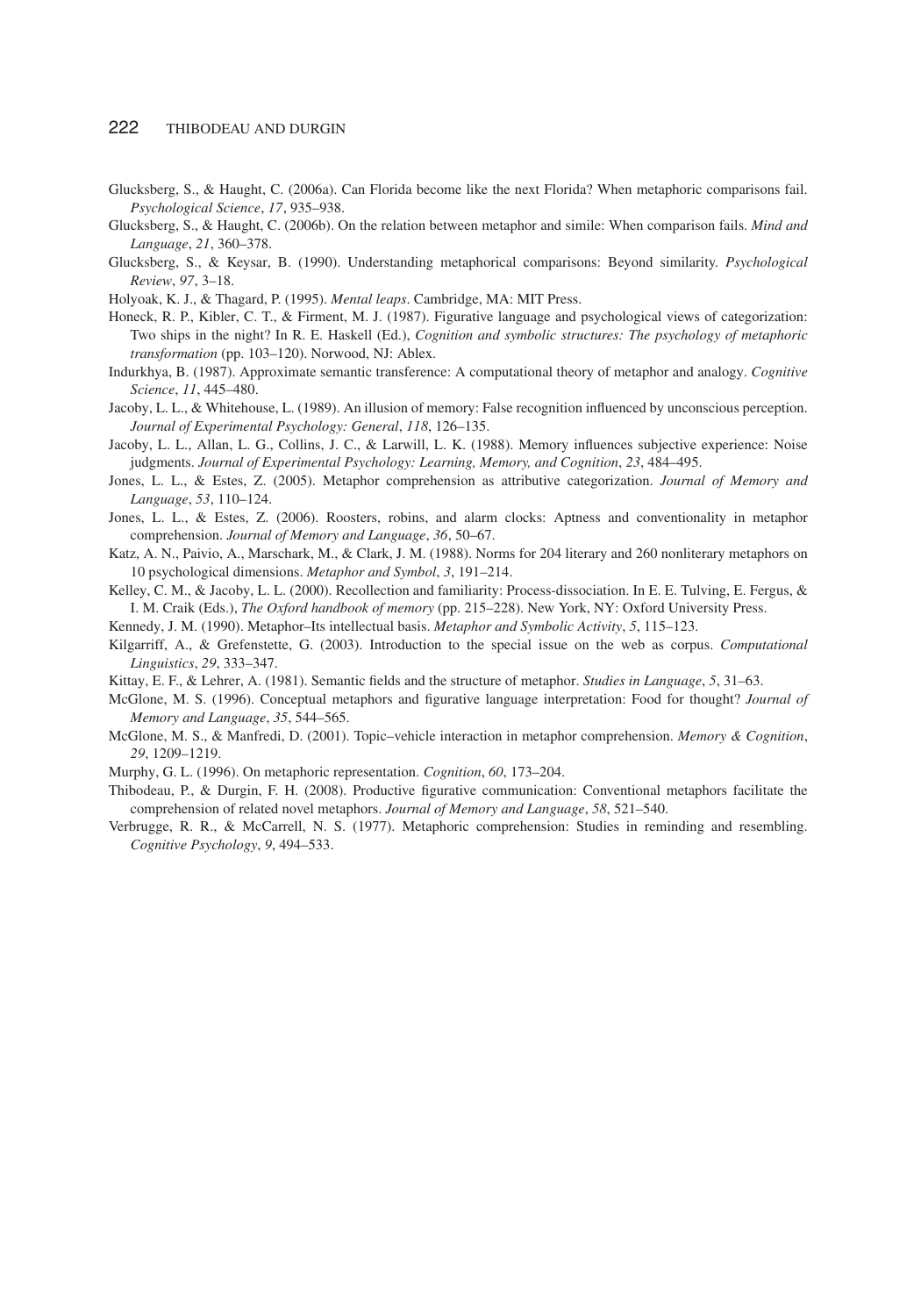# APPENDIX: STIMULUS LIST

|    | Target                                         | Same-sense1                                      | Same-sense2                                         |
|----|------------------------------------------------|--------------------------------------------------|-----------------------------------------------------|
| 1  | A business is a living organism.               | A country fair is a living<br>organism.          | A super computer is a living<br>organism.           |
| 2  | A fisherman is a spider.                       | A sharpshooter is a spider.                      | An assassin is a spider.                            |
| 3  | Beavers are lumberjacks.                       | A termite is a lumberjack.                       | A woodpecker is a lumberjack.                       |
| 4  | Some bladders are barrels.                     | Some mugs are barrels.                           | Some stomachs are barrels.                          |
| 5  | Insults are razors.                            | Rumors are razors.                               | Prejudice is a razor.                               |
| 6  | Cocaine is a time bomb.                        | Speeding is a time bomb.                         | Cheating is a time bomb.                            |
| 7  | Education is a lantern.                        | A documentary is a lantern.                      | A mentor is a lantern.                              |
| 8  | Her ex-husband is a gem.                       | A great job is a gem.                            | A sibling is a gem.                                 |
| 9  | My computer skills course<br>is a joke.        | My cooking ability is a joke.                    | My golf stroke is a joke.                           |
| 10 | His college class is a zoo.                    | The airport is a zoo.                            | The mall is a zoo.                                  |
| 11 | The driveway is an ice rink.                   | The marble floor is an ice rink.                 | The dance floor is an ice rink.                     |
| 12 | Having summers off was a bear.                 | Flying back from China was<br>a bear.            | Doing homework is a bear.                           |
| 13 | A lie is a dagger.                             | Cold water is a dagger.                          | Breaking up is a dagger.                            |
| 14 | The good news was an<br>earthquake.            | Victory was an earthquake.                       | Graduation was an earthquake.                       |
| 15 | A zoo is a museum.                             | A library is a museum.                           | A botanical garden is a museum.                     |
| 16 | That criminal's pathway is a<br>portrait.      | That math theorem is a portrait.                 | A graph is a portrait.                              |
| 17 | Some teachers are<br>encyclopedias.            | Some game show contestants<br>are encyclopedias. | Some grandparents are<br>encyclopedias.             |
| 18 | My boyfriend is a peach.                       | My uncle is a peach.                             | My kitten is a peach.                               |
| 19 | Jalapeno peppers are fire.                     | Taco sauce is fire.                              | Curry is fire.                                      |
| 20 | Hostility is a veil.                           | Love is a veil.                                  | An envelope is a veil.                              |
| 21 | Music can be medicine.                         | Poetry can be medicine.                          | Exercise can be medicine.                           |
| 22 | That football player is a rail.                | That power lifter is a rail.                     | That boxer is a rail.                               |
| 23 | Alcohol is a crutch.                           | Drugs are a crutch.                              | Plagiarism is a crutch.                             |
| 24 | Control is fertilizer                          | Love is fertilizer.                              | Discipline is fertilizer.                           |
| 25 | A tree is an umbrella.                         | A roof is an umbrella.                           | A helmet is an umbrella.                            |
| 26 | Some snores are sirens.                        | Some whistles are sirens.                        | Some applause is a siren.                           |
| 27 | That receptionist is a breath of<br>fresh air. | That candidate is a breath of<br>fresh air.      | The glass of water is a breath of<br>fresh air.     |
| 28 | An opponent is an anchor.                      | A friend is an anchor.                           | A goal is an anchor.                                |
| 29 | His marriage was a short leash.                | Daily chores are a short leash.                  | A two year old is a short leash.                    |
| 30 | The basketball player was<br>thunder.          | That racehorse was thunder.                      | That punch was thunder.                             |
| 31 | The Great Plains are a board.                  | The Sahara Desert is a board.                    | Calm seas are a board.                              |
| 32 | Some tears are magnets.                        | Some lights are magnets.                         | Some screams are magnets.                           |
| 33 | My young cousin is a shrimp.                   | My Chihuahua is a shrimp.                        | My hamster is a shrimp.                             |
| 34 | Grandparents can be donkeys.                   | Bureaucrats can be donkeys.                      | Lobbyists can be donkeys.                           |
| 35 | Some fashion models are twigs.                 | Some greyhounds are twigs.                       | Some marathoners are twigs.                         |
| 36 | That professor is a duck.                      | That clown is a duck.                            | That comedian is a duck.                            |
| 37 | Some dogs are princesses.                      | Some cheerleaders are<br>princesses.             | Some professional tennis players<br>are princesses. |

TABLE A1 Same-sense Stimulus List

(*Continued*)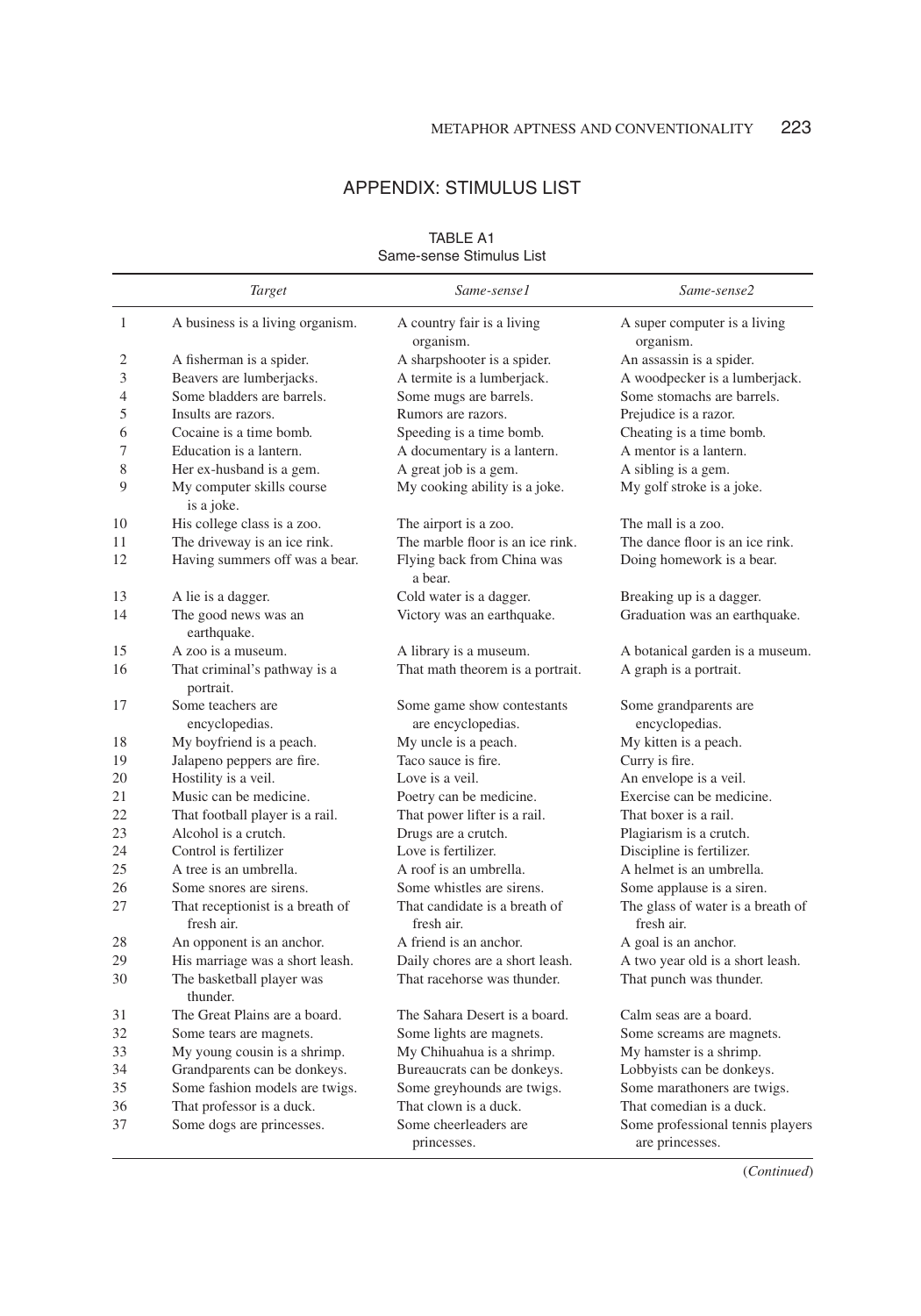|    | Target                           | Same-sense1                               | Same-sense2                           |
|----|----------------------------------|-------------------------------------------|---------------------------------------|
| 38 | My rat's fur is silk.            | A baby's bottom is silk.                  | A bird's feathers are silk.           |
| 39 | Books are treasure chests.       | A good doctor is a treasure<br>chest.     | A big brother is a treasure<br>chest. |
| 40 | Many teams are jails.            | Some families are jails.                  | Some high schools are jails.          |
| 41 | Time is money.                   | Work is money.                            | Sleep is money.                       |
| 42 | The nearest star is a ball.      | An orange is a ball.                      | A globe is a ball.                    |
| 43 | Ideas can be diamonds.           | Paintings can be diamonds.                | Houses can be diamonds.               |
| 44 | Sadness is a volcano.            | Anger is a volcano.                       | Joy is a volcano.                     |
| 45 | The senator is a fossil.         | A barber is a fossil.                     | A judge is a fossil.                  |
| 46 | My grandfather's legs are steel. | A rugby player's neck is steel.           | A bouncer's arm is steel.             |
| 47 | That bedroom is a dump.          | That dorm room is a dump.                 | That minivan is a dump.               |
| 48 | Intelligence is a warehouse.     | An external hard drive is a<br>warehouse. | A garage is a warehouse.              |

TABLE A1 (Continued)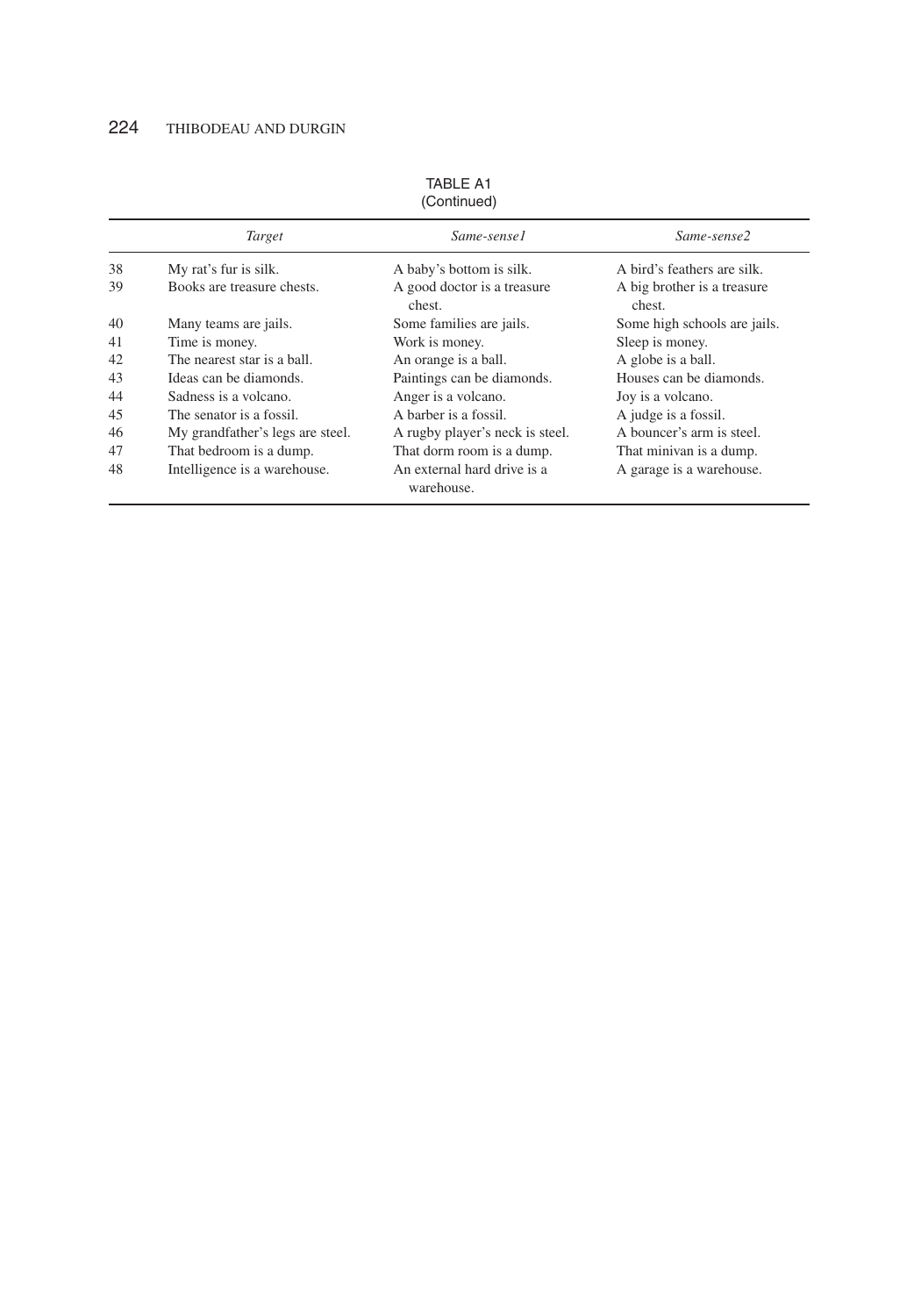|                | Literal-sense1                         | Literal-sense2                             | Alternative-sense1                                   | Alternative-sense2                           |
|----------------|----------------------------------------|--------------------------------------------|------------------------------------------------------|----------------------------------------------|
| 1              | A mouse is a living organism.          | A tree is a living organism.               | Friendship is a living organism.                     | Romance is a living organism.                |
| $\mathfrak{2}$ | A black widow is a spider.             | A tarantula is a spider.                   | A basket weaver is a spider.                         | A seamstress is a spider.                    |
| 3              | Paul Bunyan is a lumberjack.           | A logger is a lumberjack.                  | A soldier is a lumberjack.                           | A gladiator is a lumberjack.                 |
| 4              | Some casks are barrels.                | Some wooden containers are barrels.        | Santa Claus is a barrel.                             | Some sumo wrestlers are barrels.             |
| 5              | Shavers are razors.                    | Scalpels are razors.                       | Minds are razors.                                    | Memories are razors.                         |
| 6              | Land mines are time bombs.             | Grenades are time bombs.                   | Blackmail is a time bomb.                            | Propaganda is a time bomb.                   |
| 7              | A camp light is a lantern.             | A torch is a lantern.                      | A flag is a lantern.                                 | A uniform is a lantern.                      |
| 8              | A sapphire is a gem.                   | A ruby is a gem.                           | A lake surface is a gem.                             | A full moon is a gem.                        |
| 9              | A knock-knock riddle is a joke.        | A prank is a joke.                         | Writing on his face while he is<br>asleep is a joke. | A Whoopi cushion is a joke.                  |
| 10             | The place to see lions is a zoo.       | A great field trip destination is the zoo. | An art gallery is a zoo.                             | A jewelry show is a zoo.                     |
| 11             | A hockey arena is an ice rink.         | A frozen pond is an ice rink.              | The north pole is an ice rink.                       | A walk in freezer is an ice rink.            |
| 12             | The grizzly animal was a bear.         | The large predator was a bear.             | This case of books is a bear.                        | This solid oak desk is a bear.               |
| 13             | A short knife is a dagger.             | A small bladed weapon is a dagger.         | A pistol is a dagger.                                | A fist is a dagger.                          |
| 14             | Shaking the house was an earthquake.   | The shifting ground was an earthquake.     | My parents' divorce was an<br>earthquake.            | The stock market crash was an<br>earthquake. |
| 15             | The Smithsonian Institute is a museum. | An art gallery is a museum.                | My grandmother's jewelry box is<br>a museum.         | A time capsule is a museum.                  |
| 16             | A picture of one's self is a portrait. | A president's picture is a portrait.       | A skyline is a portrait.                             | A sunset is a portrait.                      |
| 17             | Wikipedia is an encyclopedia.          | This journal set is an encyclopedia.       | Some phone books are<br>encyclopedias.               | Some textbooks are encyclopedias.            |
| 18             | This fruit is a peach.                 | This candy flavor is peach.                | His cheek is a peach.                                | This blanket is a peach.                     |
| 19             | The blue flame is fire.                | The light in the distance is fire.         | Coffee is fire.                                      | Fresh pizza is fire.                         |
| 20             | A black cloth is a veil.               | A mask is a yeil.                          | A tissue is a veil.                                  | An undershirt is a veil.                     |
| 21             | Tylenol is medicine.                   | Marijuana can be medicine.                 | Cherry candy can be medicine.                        | Chalky milkshakes can be<br>medicine.        |
| 22             | Trains travel on a rail.               | This strip of metal is a rail.             | That swimsuit model is a rail.                       | That runner is a rail.                       |
| 23             | A cane is a crutch.                    | A wooden brace is a crutch.                | A column is a crutch.                                | A wide bookshelf is a crutch.                |
| 24             | Manure is fertilizer.                  | Nitrogen is fertilizer.                    | Broccoli is fertilizer.                              | Sleep is fertilizer.                         |
| 25             | A waterproof tarp is an umbrella.      | A parasol is an umbrella.                  | Plastic is an umbrella.                              | Gore-tex is an umbrella.                     |
| 26             | Some horns are sirens.                 | Some alarms are sirens.                    | The announcement is a siren.                         | The news release is a siren.                 |
| 27             | A deep sigh is a breath of fresh air.  | A yawn is a breath of fresh air.           | Graduation is a breath of fresh air.                 | The election is a breath of fresh air.       |
| 28             | A large iron weight is an anchor.      | A sinker is an anchor.                     | A broken leg is an anchor.                           | Debt is an anchor.                           |

TABLE A2Literal-sense and Alternative-sense Stimulus List

(*Continued*)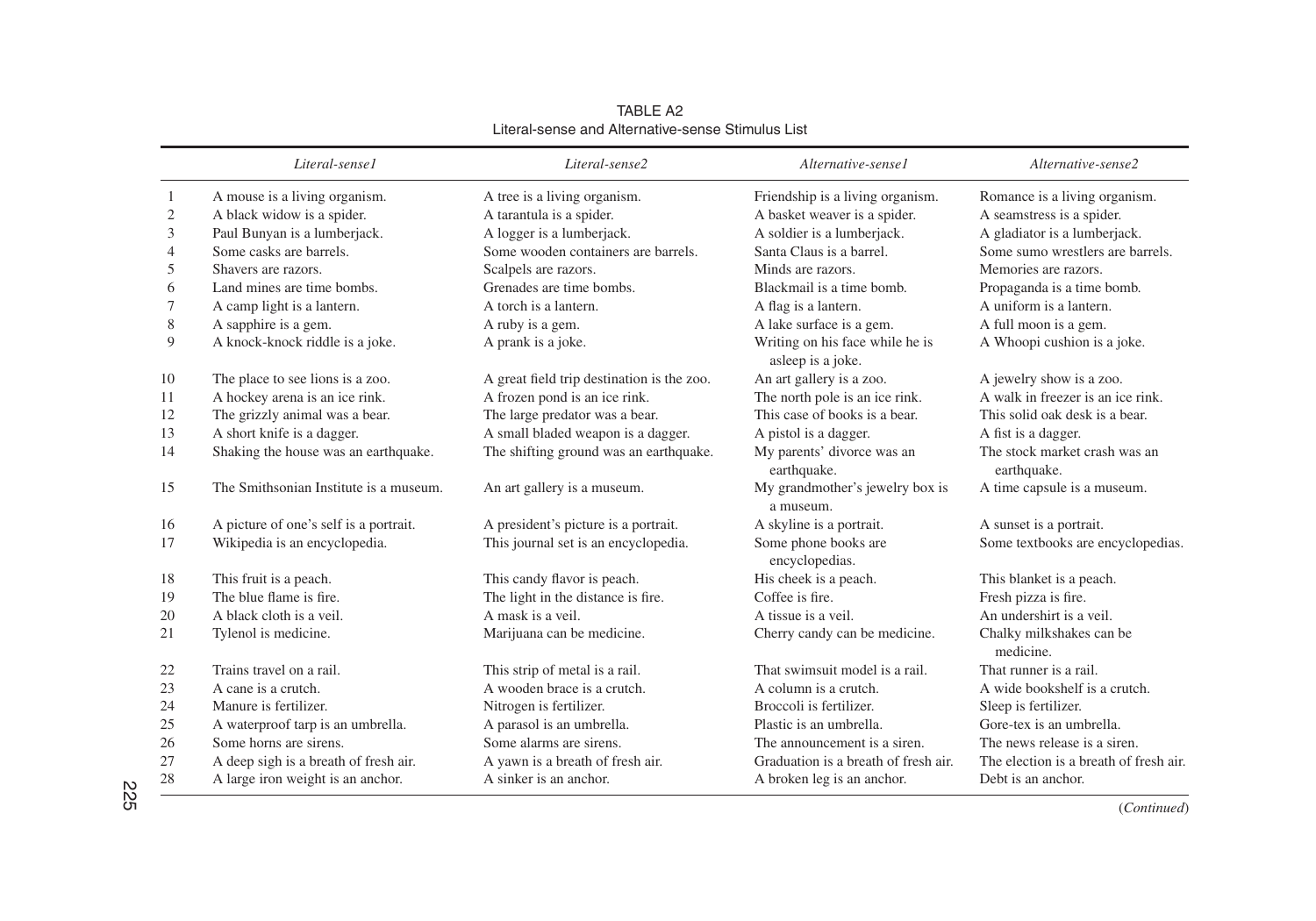|    | Literal-sense1                                | Literal-sense2                             | Alternative-sense1                 | Alternative-sense2                   |
|----|-----------------------------------------------|--------------------------------------------|------------------------------------|--------------------------------------|
| 29 | A dog collar is a short leash.                | A restraining rope is a short leash.       | A ponytail is a short leash.       | A sweatshirt hood is a short leash.  |
| 30 | That loud noise was thunder.                  | The sound of lightening is thunder.        | A crowd's cheer is thunder.        | A lion's roar is thunder.            |
| 31 | A wooden plank is a board.                    | A table is a board.                        | A dead body is a board.            | Arthritic joints are a board.        |
| 32 | Some refrigerator decorations are<br>magnets. | This iron strip is a magnet.               | Some tape is a magnet.             | Some nails are magnets.              |
| 33 | A small sea creature is a shrimp.             | A small shellfish is a shrimp.             | A swimmer is a shrimp.             | A diver is a shrimp.                 |
| 34 | One farm animal is a donkey.                  | One pack animal is a donkey.               | Cashiers can be donkeys.           | Butchers can be donkeys.             |
| 35 | A small tree branch is a twig.                | A tiny piece of wood is a twig.            | Some stale biscuits are twigs.     | Some eggshells are twigs.            |
| 36 | That quacking animal is a duck.               | That mallard is a duck.                    | Floating trash is a duck.          | Tugboats are ducks.                  |
| 37 | The daughter of the queen is a princess.      | Some fairy tale heroines are princesses.   | Some ice skaters are princesses.   | Some ballet dancers are princesses.  |
| 38 | A soft delicate fabric is silk.               | A Chinese fabric is silk.                  | A computer screen is silk.         | A balk head is silk.                 |
| 39 | Pirate booty is a treasure chest.             | A gold coin container is a treasure chest. | Safe deposit box                   | Vaults are treasure chests.          |
| 40 | A detention center is a jail.                 | A penitentiary is a jail.                  | A \$2000 fine is jail.             | A spanking is jail.                  |
| 41 | A dime is money.                              | A euro is money.                           | A class president is money.        | Tom Brady is money.                  |
| 42 | A sphere is a ball.                           | This dog toy is a ball.                    | This party is a ball.              | Playing cards is a ball.             |
| 43 | Engagement rings are diamonds.                | Expensive jewels are diamonds.             | Shin guards are diamonds.          | A cast is a diamond.                 |
| 44 | Mt. Vesuvius is a volcano.                    | Pompeii is a volcano.                      | A chimney is a volcano.            | The Marlboro man is a volcano.       |
| 45 | Petrified wood is a fossil.                   | A dinosaur bone is a fossil.               | A stale Twinkie is a fossil.       | Beef jerky is a fossil.              |
| 46 | Silverware is steel.                          | A girder is steel.                         | Some facial expressions are steel. | A meditating monk is steel.          |
| 47 | A landfill is a dump.                         | A junkyard is a dump.                      | A toilet is a dump.                | A trashcan is a dump.                |
| 48 | A post office is a warehouse.                 | A factory is a warehouse.                  | That gym is a warehouse.           | That office building is a warehouse. |

TABLE A2 (Continued)